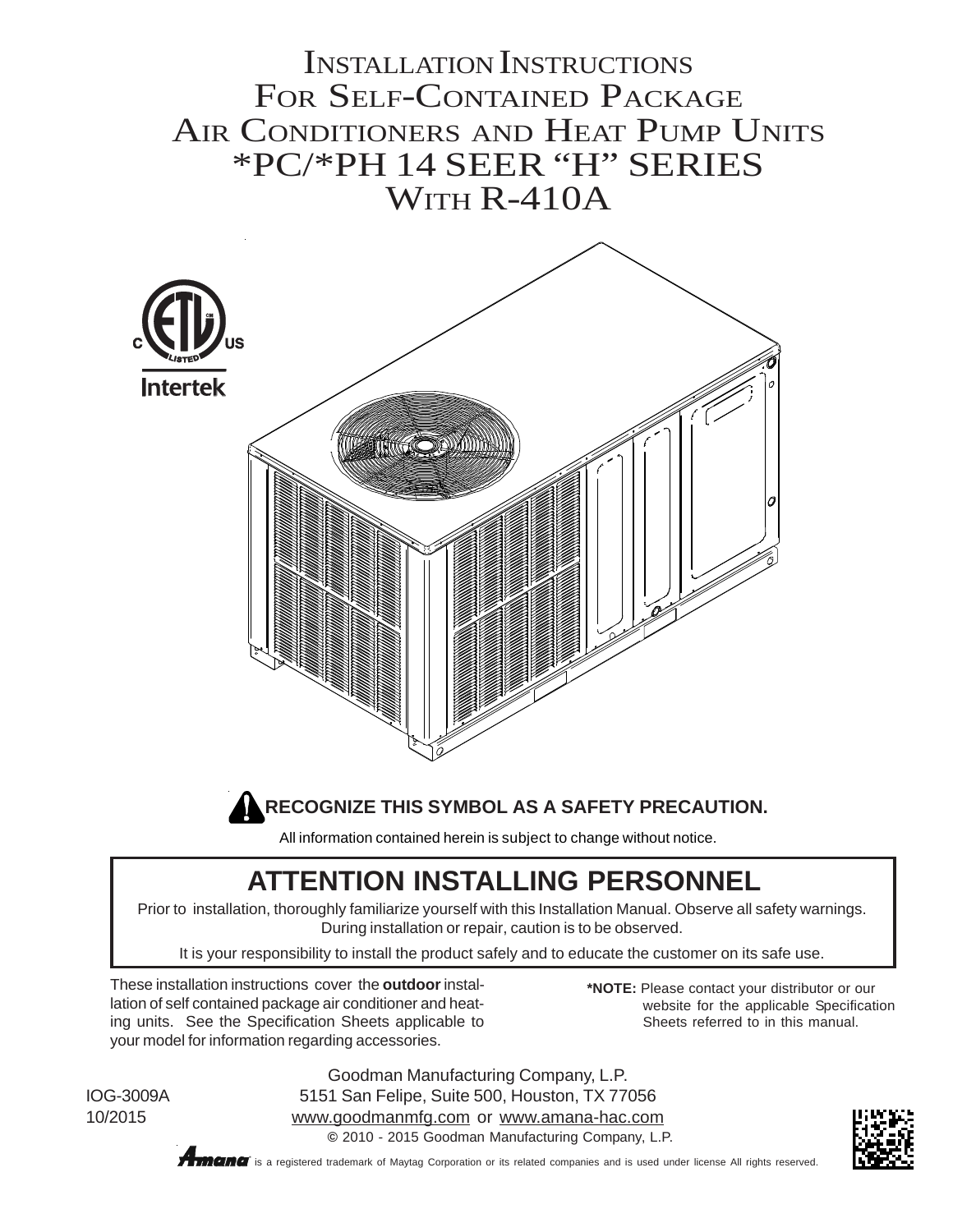| <b>IMPORTANT SAFETY INSTRUCTIONS 3</b><br>Recognize Safety Symbols, Words, and Labels3             |
|----------------------------------------------------------------------------------------------------|
|                                                                                                    |
|                                                                                                    |
| Outside Slab Installation (Figure 1)  4                                                            |
| Connecting the Return and Supply Flexible Duct in<br>Manufactured or Modular Housing Application 5 |
|                                                                                                    |
|                                                                                                    |
|                                                                                                    |
| <b>HEAT PUMP REFRIGERANT CIRCUIT - FIGURE 7  8</b>                                                 |
| <b>EXPLANATION AND GUIDANCE (HEAT PUMP)  9</b>                                                     |
|                                                                                                    |
| AIR FLOW MEASUREMENT AND ADJUSTMENT 10                                                             |
| <b>ADJUSTING SPEED TAP FOR INDOOR</b>                                                              |

**ELECTRIC HEAT INSTALLATION & ADJUSTMENT ... 11**

**MAINTENANCE ..............................................................12**

| Inadequate Air Volume Through Indoor Coil12 |  |
|---------------------------------------------|--|
|                                             |  |
|                                             |  |
| Poor "Terminating" Sensor Contact 12        |  |
| Malfunctioning Reversing Valve 12           |  |
| BLOWER PERFORMANCE GP* 14 SEER  13-14       |  |
|                                             |  |
|                                             |  |



**INSTALLATION AND REPAIR OF THIS UNIT SHOULD BE PERFORMED ONLY BY INDIVIDUALS MEETING (AT A MINIMUM) THE REQUIREMENTS OF AN "ENTRY LEVEL TECHNICIAN" AS SPECIFIED BY THE AIR-CONDITIONING, HEATING, AND REFRIGERATION INSTITUTE (AHRI). ATTEMPTING TO INSTALL OR REPAIR THIS UNIT WITHOUT SUCH BACKGROUND MAY RESULT IN PRODUCT DAMAGE, PERSONAL INJURY OR DEATH.**

# **TO THE INSTALLER**

Carefully read all instructions for the installation prior to installing unit. Make sure each step or procedure is understood and any special considerations are taken into account before starting installation. Assemble all tools, hardware and supplies needed to complete the installation. Some items may need to be purchased locally. After deciding where to install unit, closely look the location over - both the inside and outside of home. Note any potential obstacles or problems that might be encountered as noted in this manual. Choose a more suitable location if necessary.

**IMPORTANT NOTE:** If a crankcase heater is used, the unit should be energized 24 hours prior to compressor start up to ensure crankcase heater has sufficiently warmed the compressor. Compressor damage may occur if this step is not followed.

*Before using this manual, check the serial plate for proper model identification.*

*The installation and servicing of this equipment must be performed by qualified, experienced technicians only.*

# **SHIPPING INSPECTION**

# **Checking Product Received**

Upon receiving the unit, inspect it for damage from shipment. Claims for damage, either shipping or concealed, should be filed immediately with the shipping company. Check the unit model number, specifications, electrical characteristics and accessories to determine if they are correct. In the event an incorrect unit is shipped, it must be returned to the supplier and must NOT be installed. The manufacturer assumes no responsibility for installation of incorrectly shipped units.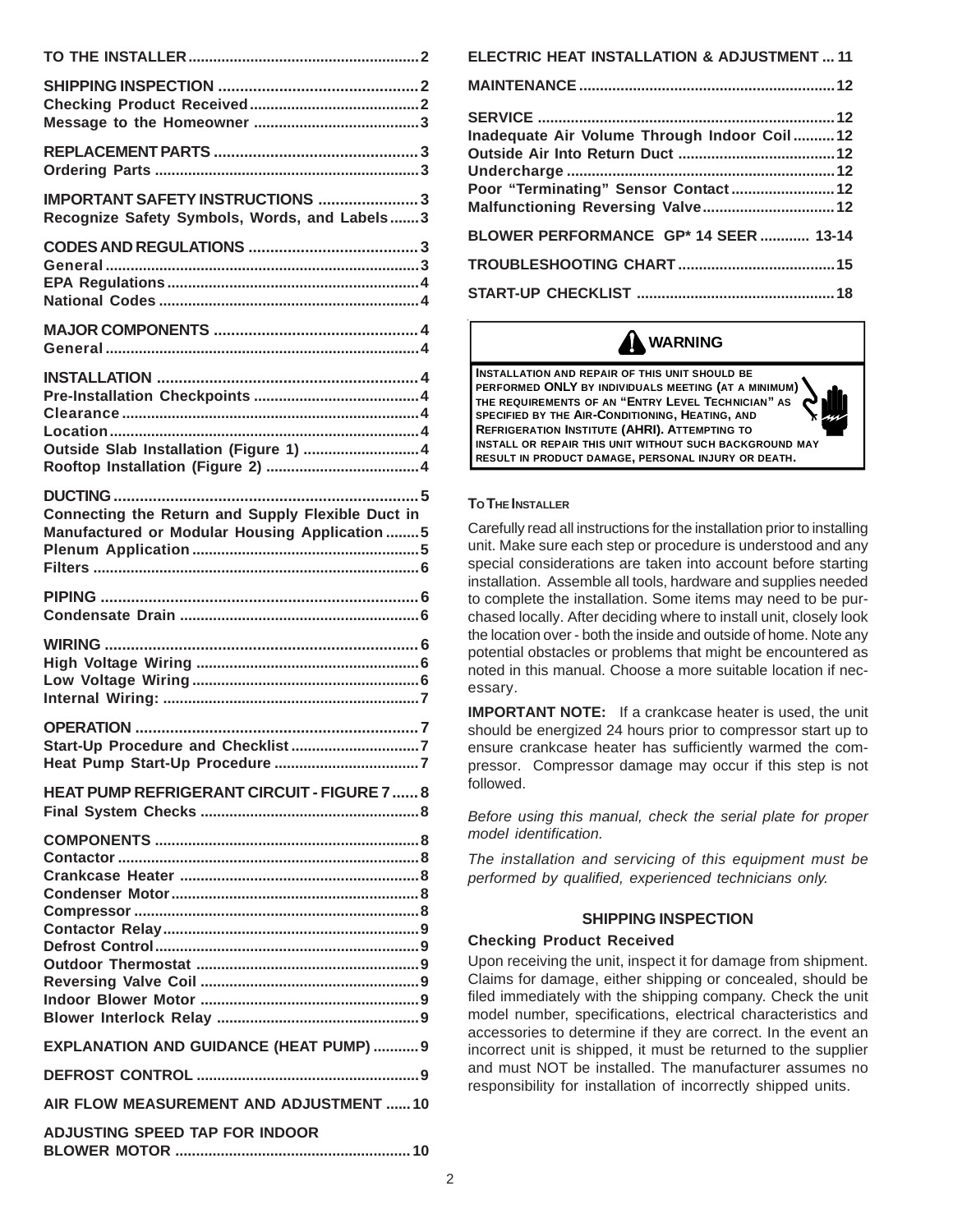#### **Message to the Homeowner**

These instructions are addressed primarily to the installer; however, useful maintenance information is included and should be kept, after installation, for future reference.

#### **REPLACEMENT PARTS**

#### **Ordering Parts**

When reporting shortages or damages, or ordering repair parts, give the complete unit model and serial numbers as stamped on the unit's nameplate. Replacement parts for this appliance are available through your contractor or local distributor. For the location of your nearest distributor, consult the white business pages, the yellow page section of the local telephone book or contact:

CONSUMER AFFAIRS GOODMAN MANUFACTURING COMPANY, L.P. 7401 SECURITY WAY HOUSTON, TEXAS 77040 877-254-4729

### **IMPORTANT SAFETY INSTRUCTIONS**

#### **Recognize Safety Symbols, Words, and Labels**

The following symbols and labels are used throughout this manual to indicate immediate or potential hazards. It is the owner's responsibility to read and comply with all safety information and instructions accompanying these symbols. Failure to heed safety information increases the risk of serious personal injury or death, property damage and/or product damage.



# **WARNING**

#### **HIGH VOLTAGE!**

**DISCONNECT ALL POWER BEFORE SERVICING OR INSTALLING THIS UNIT. MULTIPLE POWER SOURCES MAY BE PRESENT. FAILUR E TO DO SO MAY CAUSE PROPERTY DAMAGE, PERSONAL INJURY OR DEATH.**



**CONNECTING UNIT DUCT WORK TO UNAUTHORIZED HEAT PRODUCING DEVICES SUCH AS A FIREPLACE INSERT, STOVE, ETC. MAY RESULT IN PROPERTY DAMAGE, FIRE, CARBON MONOXIDE POISONING, EXPLOSION, PERSONAL INJURY OR DEATH.**



**THIS PRODUCT CONTAINS OR PRODUCES A CHEMICAL OR CHEMICALS WHICH MAY CAUSE SERIOUS ILLNESS OR DEATH AND WHICH ARE KNOWN TO THE STATE OF CALIFORNIA TO CAUSE CANCER, BIRTH DEFECTS OR OTHER REPRODUCTIVE HARM.**



**TO AVOID PROPERTY DAMAGE, PERSONAL INJURY OR DEATH, DO NOT USE THIS UNIT IF ANY PART HAS BEEN UNDER WATER. IMMEDIATELY CALL A QUALIFIED SERVICE TECHNICIAN TO INSPECT THE FURNACE AND TO REPLACE ANY PART OF THE CONTROL SYSTEM AND ANY GAS CONTROL HAVING BEEN UNDER WATER.**



**THIS UNIT MUST NOT BE USED AS A "CONSTRUCTION HEATER" DURING THE FINISHING PHASES OF CONSTRUCTION ON A NEW STRUCTURE. THIS TYPE OF USE MAY RESULT IN PREMATURE FAILURE OF THE UNIT DUE TO EXTREMELY LOW RETURN AIR TEMPERATURES AND EXPOSURE TO CORROSIVE OR VERY DIRTY ATMOSPHERES.**



**TO PREVENT THE RISK OF PROPERTY DAMAGE, PERSONAL INJURY, OR DEATH, DO NOT STORE COMBUSTIBLE MATERIALS OR USE GASOLINE OR OTHER FLAMMABLE LIQUIDS OR VAPORS IN THE VICINITY OF THIS APPLIANCE.**

# **CODES AND REGULATIONS**

# **General**

The \*PC & \*PH series air conditioners and heat pumps are designed for OUTDOOR USE ONLY. This series is available in cooling Capacities of 2, 2 ½, 3, 3 ½, 4 and 5 nominal tons of cooling. Optional field installed heat kits are available in 5,8,10,15 and 20 KW. The units can be easily installed in manufactured or modular homes with existing high-static duct work. The units can also be easily converted to accommodate a plenum for normal or low-static applications. The \*PC & \*PH series are self contained packaged units so the only connections needed for installation are the supply and return ducts, the line and low voltage wiring and drain connection. Rated performance is achieved after 72 hours of operation. Rated performance is delivered at the specified airflow. See outdoor unit specification sheet for split system models or product specification sheet for packaged and light commercial models. Specification sheets can be found at www.goodmanmfg.com for Goodman® brand products or www.amana-hac.com for Amana® brand products. Within either website, please select the residential or commercial products menu and then select the submenu for the type of product to be installed, such as air conditioners or heat pumps, to access a list of product pages that each contain links to that model's specification sheet.

The information on the rating plate is in compliance with the FTC & DOE rating for single phase units. The three phase units in this series are not covered under the DOE certified program. The efficiency ratings of these units are a product of thermal efficiency determined under continuous operating conditions independent of any installed system.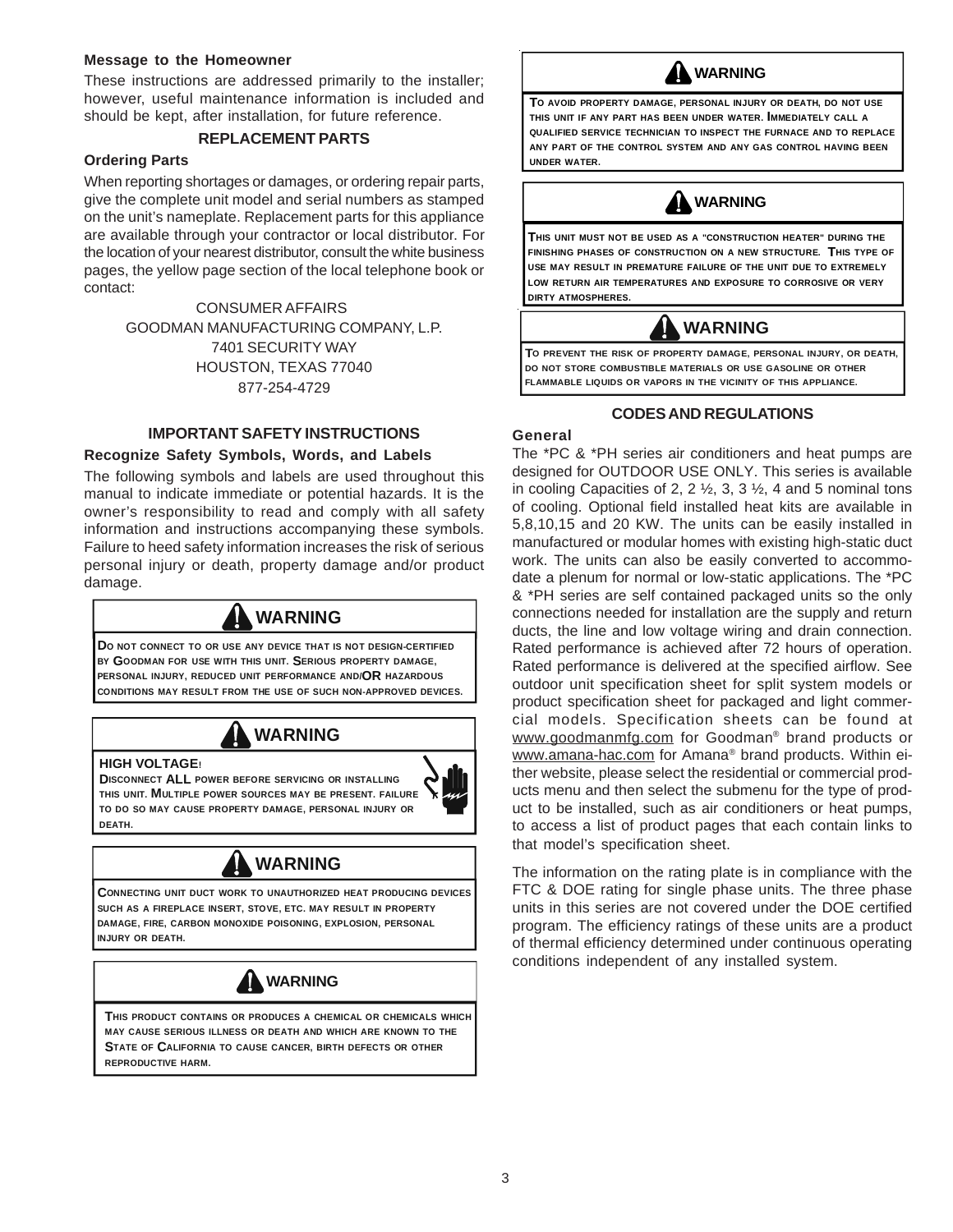### **EPA Regulations**

IMPORTANT: THE UNITED STATES ENVIRONMENTAL PROTECTION AGENCY (EPA) HAS ISSUED VARIOUS REGULATIONS REGARDING THE INTRODUCTION AND DISPOSAL OF REFRIGERANTS IN THIS UNIT. FAILURE TO FOLLOW THESE REGULATIONS MAY HARM THE ENVIRONMENT AND CAN LEAD TO THE IMPOSITION OF SUBSTANTIAL FINES. BECAUSE REGULATIONS MAY VARY DUE TO PASSAGE OF NEW LAWS, WE SUGGEST A CERTIFIED TECHNICIAN PERFORM ANY WORK DONE ON THIS UNIT. SHOULD YOU HAVE ANY QUESTIONS PLEASE CONTACT THE LOCAL OFFICE OF THE EPA.

### **National Codes**

This product is designed and manufactured to permit installation in accordance with National Codes. It is the installer's responsibility to install the product in accordance with National Codes and/or prevailing local codes and regulations.

#### **General**

# **MAJOR COMPONENTS**

The unit includes a hermetically sealed refrigerating system (consisting of a compressor, condenser coil, evaporator coil with flowrator), an indoor blower, a condenser fan and all necessary internal electrical wiring. The heat pump also includes a reversing valve, solenoid, defrost thermostat and control and loss of charge protection. The system is factoryevacuated, charged and performance tested. Refrigerant amount and type are indicated on rating plate.

### **INSTALLATION**

# **Pre-Installation Checkpoints**

Before attempting any installation, the following points should be considered:

- Structural strength of supporting members
- Clearances and provision for servicing
- Power supply and wiring
- Air duct connections
- Drain facilities and connections
- Location may be on any four sides of a home, manufactured or modular, to minimize noise

#### **Clearance**

The unit is designed to be located outside the building with unobstructed condenser air inlet and discharge. Additionally, the unit must be situated to permit access for service and installation. Condenser air enters from three sides. Air discharges upward from the top of the unit. Refrigerant gauge connections are made on the right side of the unit as you face the compressor compartment. Electrical connections can be made either on the right or left sides of the unit. The best and most common application is for the unit to be located 10" from wall (4" minimum) with the connection side facing the wall. This "close to the wall" application minimizes exposed wiring.

Close to the wall application assures free, unobstructed air to the other two sides. In more confined application spaces, such as corners provide a minimum 10" clearance on all air inlet sides. Allow 18" minimum for service access to the compressor compartment and controls. The top of the unit should be completely unobstructed. If units are to be located under an overhang, there should be a minimum of 36" clearance and provisions made to deflect the warm discharge air out from the overhang.

#### **Location**

Consider the affect of outdoor fan noise on conditioned space and any adjacent occupied space. It is recommended that the unit be placed so that condenser air discharge does not blow toward windows less than 25 feet away.

The unit should be set on a solid, level foundation - preferably a concrete slab at least 4 inches thick. The slab should be above ground level and surrounded by a graveled area for good drainage. Any slab used as a unit's foundation should not adjoin the building as it is possible that sound and vibration may be transmitted to the structure. For rooftop installation, steel or treated wood beams should be used as unit support for load distribution.

Heat pumps require special location consideration in areas of heavy snow accumulation and/or areas with prolonged continuous subfreezing temperatures. Heat pump unit bases have holes under the outdoor coil to permit drainage of defrost water accumulation. The unit must be situated to permit free unobstructed drainage of the defrost water and ice. A minimum 2" clearance under the outdoor coil is required in the milder climates.

# **Outside Slab Installation (Figure 1)**

- 1. The unit must be mounted on a solid, level foundation.
- 2. Select a location that will minimize the length of the supply and return ducts.
- 3 Select a location where external water drainage cannot collect around the unit.
- 4. Consideration should also be given to shade, appearance and noise.



# **Rooftop Installation (Figure 2)**

- 1. Before locating the unit on the roof, make sure that the strength of the roof and beams is adequate to support the weight involved. (See specification sheet for weight of units.) This is very important and the installer's responsibility.
- 2. Make proper consideration for the weather–tight integrity of the roof and proper drainage of condensate.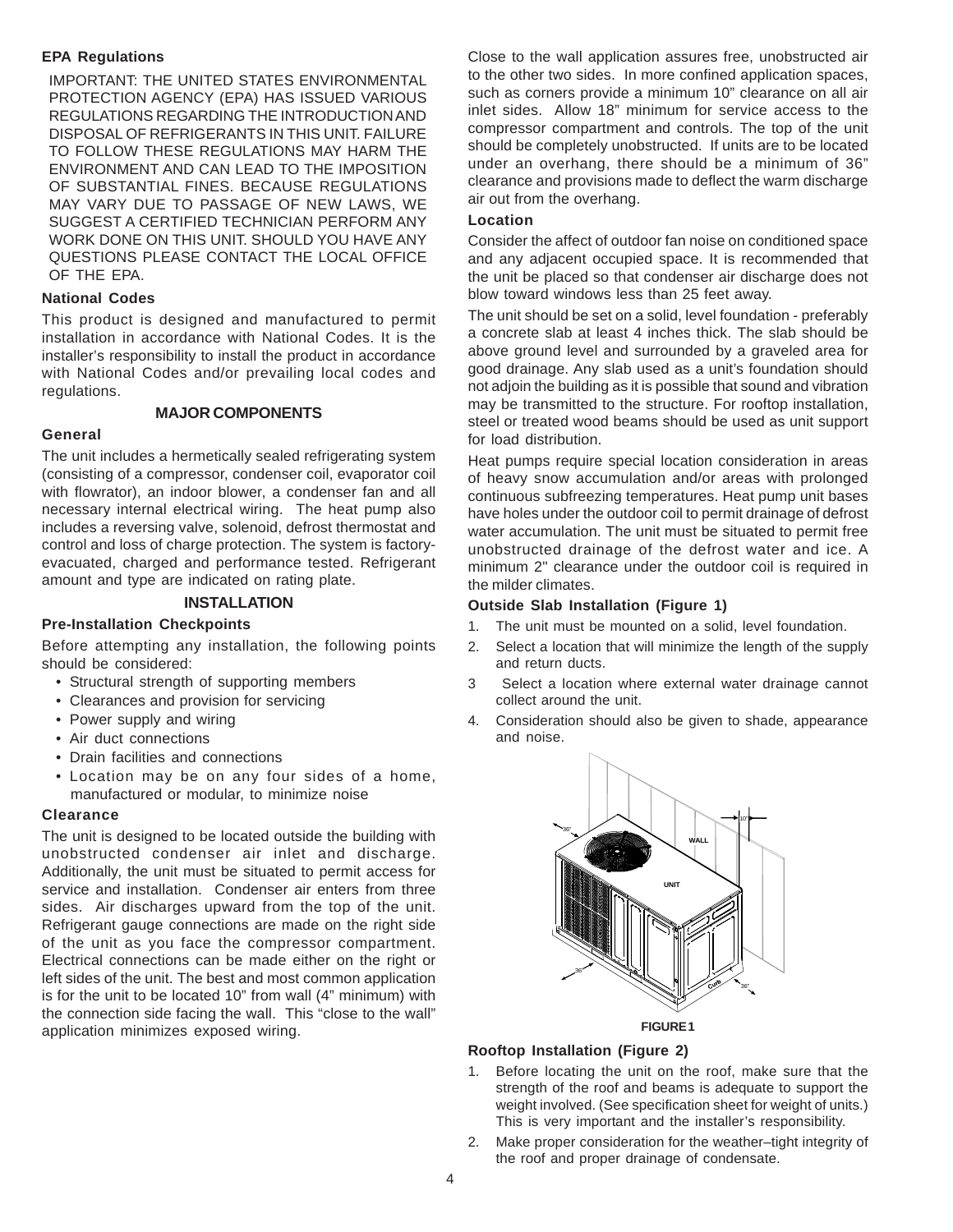- 3. To ensure proper condensate drainage, unit must be installed in a level position.
- 4. Consideration should also be given to shade, appearance and noise.



Ducting work should be fabricated by the installing contractor in accordance with local codes. Industry manuals may be used as a guide when sizing and designing the duct systemsuch as NESCA (National Environmental Systems Contractors Association, 1501 Wilson Blvd., Arlington, Virginia 22209).

The unit should be placed as close as possible to the space to be air-conditioned allowing clearance dimensions as indicated. Ducts should run as directly as possible to supply and return outlets. Use of non-flammable weatherproof flexible connectors on both supply and return connections at the unit to reduce noise transmission is recommended.

It is preferable to install the unit on the roof of the structure if the registers or diffusers are located in the wall or ceiling. A slab installation is recommended when the registers are low on the wall or in the floor.

### **Connecting the Return and Supply Flexible Duct in Manufactured or Modular Housing Application**

The return and supply fittings are to be attached at the unit to a suitable square to round duct converter. Your distributor has a factory designed square to round converter transition. The model #'s of these kits are as follows: Small Chassis 25" SQRPCH101, Medium Chassis 27.5" SQRPCH102, Large and Extra Large Chassis 32.5:" and 36" SQRPCH103 (See

Specification Sheets for Dimension details). The SQRPCH101 has 14" duct collar on supply and 16" duct collar (equivalent diameter, opening is oval) on the return. The SQRPCH102 and SQRPCH103 have 14" duct collar on supply and 18" duct collar (equivalent diameter, opening is oval) on the return. The collars are to be slipped into the openings, and the flanges bent around the converter. The square to round converter is attached to the flanges of the square duct openings. The flexible duct is then clamped on to the collars. Once the duct is affixed to the unit, **seal the collars and flanges with a proper waterproof sealant** (See Figure 3).

It is strongly encouraged to use appropriately sized ducts based upon the CFM for your application (unit's CFM). If duct sizing through industry manuals or air duct calculators require larger ducts than converter openings, run larger duct size up to unit converter openings and reduce with a reducer duct fitting or transition right at the unit.

| <b>MINIMUM FILTER SIZE</b> |              |           |  |  |  |  |  |  |  |
|----------------------------|--------------|-----------|--|--|--|--|--|--|--|
| NOMINAL SIZE (INCHES)      | NOMINAL AREA | (SQ. FT.) |  |  |  |  |  |  |  |
| 10x20                      | 1.4          |           |  |  |  |  |  |  |  |
| 14x20                      | 1.9          |           |  |  |  |  |  |  |  |
| 14x25                      | 2.4          |           |  |  |  |  |  |  |  |
| 15x20                      | 2.1          |           |  |  |  |  |  |  |  |
| 16x20                      | 2.2          |           |  |  |  |  |  |  |  |
| 16x25                      | 2.8          |           |  |  |  |  |  |  |  |
| 20x20                      | 2.8          |           |  |  |  |  |  |  |  |
| 20x25                      | 3.5          |           |  |  |  |  |  |  |  |
| 25x25                      | 4.3          |           |  |  |  |  |  |  |  |





### **Plenum Application**

A suitable plenum or square duct must be constructed. The duct cross-sectional area should be determined by industry duct sizing manuals or air duct calculators.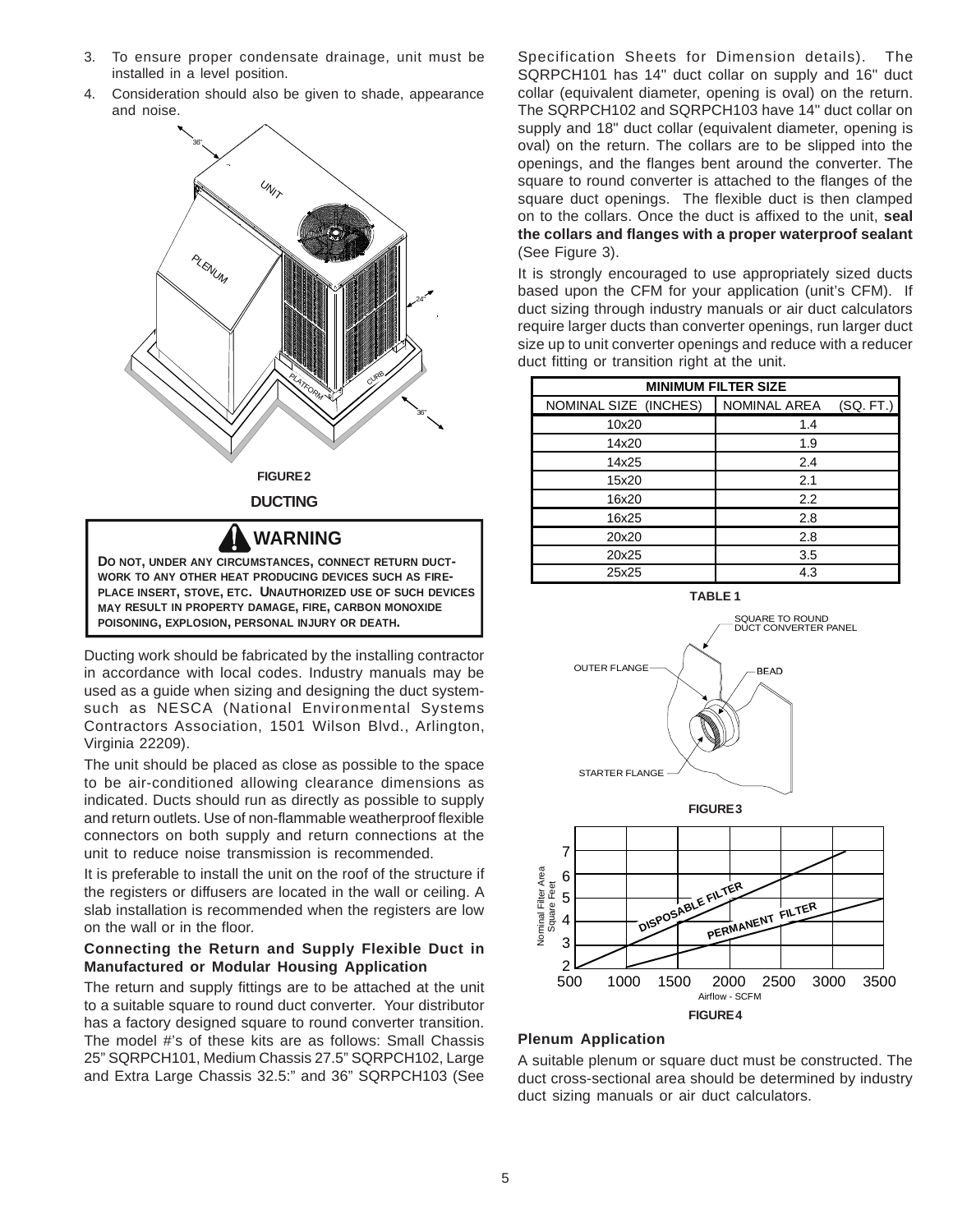On ductwork exposed to outside air conditions of temperature and humidity, use an insulation with a good K factor, and a vapor barrier. Industry practices should be followed. Balancing dampers are recommended for each branch duct in the supply system. Ductwork should be properly supported from the unit.

NOTE: Proper sealing of all duct work and air handling compartments is extremely important to overall unit efficiency.

# **Filters**

Filters are not provided with unit, and must be supplied and installed in the return duct system by the installer. A field installed filter grille is recommended for easy and convenient access to the filters for periodic inspection and cleaning. Filters must have adequate face area for the rated quantity of the unit. See air delivery tables (Figure 4) for recommended filter size.

#### **PIPING**

#### **Condensate Drain**

The condensate drain connection of the evaporator is a half coupling of ¾" N.P.T. A trap must be provided to have Proper condensate drainage.



Install condensate drain trap as shown. Use ¾ " drain connection size or larger. Do not operate without trap. Unit must be level or slightly inclined toward drain.

#### **WIRING**



**All wiring should be made in accordance with the National Electrical Code.** The local Power Company should be consulted to determine the availability of sufficient power to operate the unit. The voltage, frequency, and phase at the power supply should be checked to make sure it corresponds to the unit's RATED VOLTAGE REQUIREMENT.

Install a branch circuit fused disconnect near the unit, in accordance with the N.E.C. or local codes. Wire sizes and overcurrent protection should be determined from the unit nameplate ampacity and in accordance with Table 4 (page 7) or the N.E.C. Under no circumstances should wiring be sized smaller than is recommended by either of these two sources.

Fuses smaller than that recommended on the wiring diagrams could result in unnecessary fuse failure or service calls. The use of protective devices of larger size than indicated could result in extensive damage to the equipment. The manufacturer bears no responsibility for damage caused to equipment as result of the use of larger than is recommended size protective devices.

All units have undergone a run test prior to packaging for shipment. This equipment has been started at minimum rated voltage and checked for satisfactory operation. Do not attempt to operate this unit if the voltage is not within the minimum and maximum voltages shown on nameplate.

All exterior wiring must be within approved weatherproof conduit. The unit must be **permanently grounded** in accordance with local codes, or in absence of local codes, with N.E.C ANSI/ NFPA NO. 70-1984 or latest edition by using ground lug in the control box.

#### **Fuses or HACR type circuit breakers may be used where codes permit.**



#### **FIGURE 6**

Note: Some single phase units are equipped with a single pole contactor. Caution must be exercised when servicing as only one leg of the power supply is broken with the contactor.

To wire the unit, make the following high and low voltage connections.



#### **High Voltage Wiring: (See Figure 6)**

Single Phase- Two leads should be connected to terminals L1 & L2 in the electrical control section, using wire sizes specified in wiring table.

#### **Low Voltage Wiring: (See Figure 6)**

a. Air Conditioners- Connect 24V wires from the thermostat to the corresponding wires in the control box using No. 18AWG as follows:

| <b>LEAD</b>  | <b>THERMOSTAT</b> |
|--------------|-------------------|
| Red          | R (24V)           |
| Green        | G (Fan)           |
| Yellow       | Y (Cool)          |
| White        | W1 (Heat)*        |
| <b>Brown</b> | W2 (Heat)*        |

**DEATH.**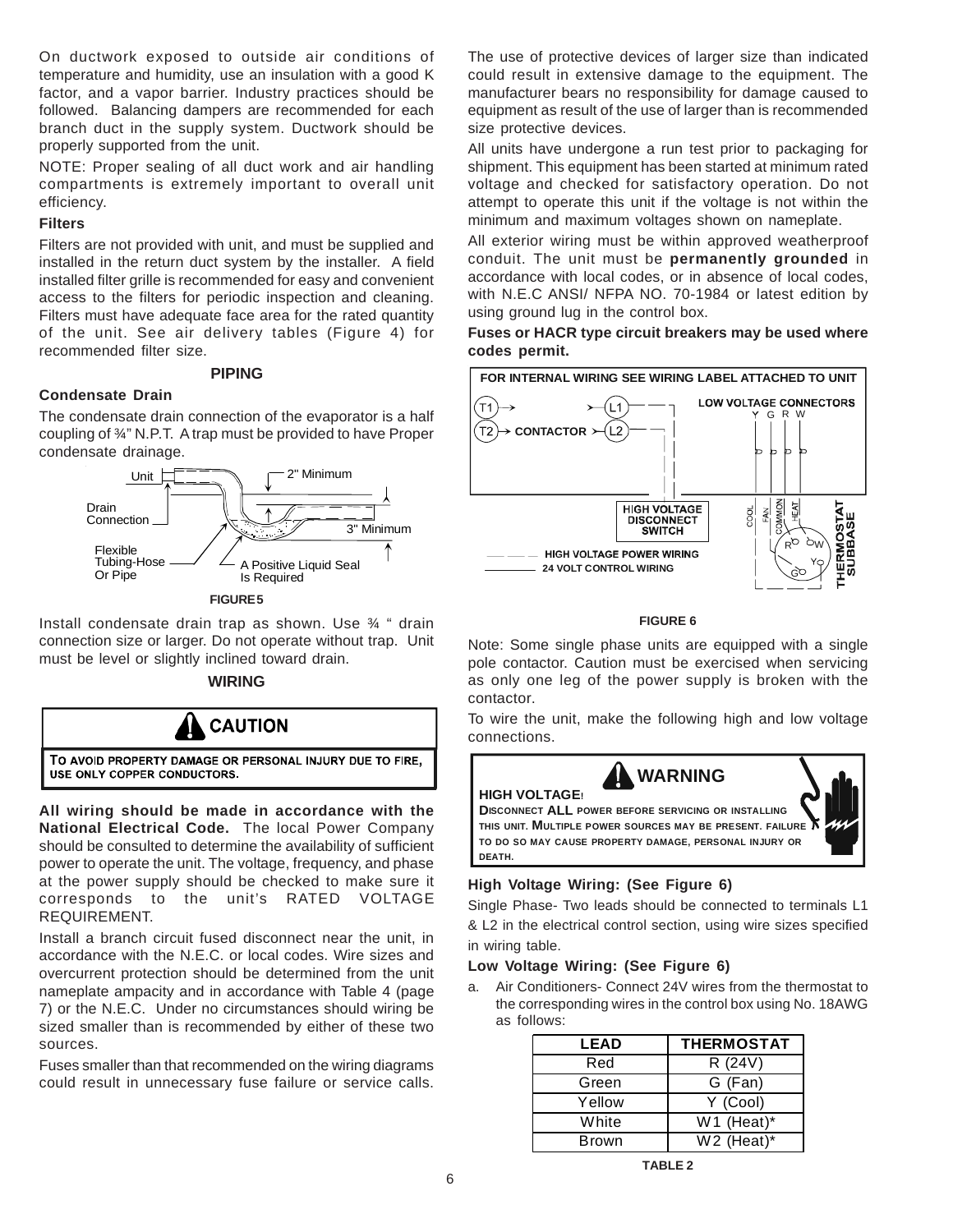b. Heat Pumps- Connect 24V wires from the thermostat to the corresponding wires in the control box using No. 18AWG as follows:

| <b>TERMINAL</b> | <b>THERMOSTAT</b>                       |
|-----------------|-----------------------------------------|
| Red             | R (24V)                                 |
| Green           | G (Fan)                                 |
| Orange          | O (Rev. Valve)                          |
| White           | $\overline{W1}$ (Heat, 2nd)*            |
| <b>Brown</b>    | $\overline{W2}$ (Heat 3rd) <sup>*</sup> |
| Yellow          | Y (Cool)                                |
| C (Blue)        | C (Common)                              |

**\*Optional field installed heat connections TABLE 3**

### **Internal Wiring:**

A diagram detailing the internal wiring of this unit is located on the electrical box cover. If any of the original wire supplied with the appliance must be replaced, the wire gauge and insulation must be the same as the original wiring.

Transformer is wired for 230 volts on the 208/230 models. See wiring diagram for 208 volt wiring.

| <b>BRANCH CIRCUIT AMPACITY</b> | 15 | 20 |   | 25 30 | 35 | 40 | 45 | 50 |
|--------------------------------|----|----|---|-------|----|----|----|----|
| SUPPLY WIRE LENGTH -<br>FFFT   |    |    |   |       |    |    |    |    |
| 200                            | 6  | 4  | 4 | 4     | 3  | 3  | 2  | 2  |
| 150                            | 8  | 6  | 6 | 4     | 4  | 4  | 3  | 3  |
| 100                            | 10 | 8  | 8 | 6     | 6  | 6  | 4  |    |
| 50                             | 14 | 12 |   |       | 8  | 8  | 6  | 6  |

**TABLE 4**

- 1. For branch circuit wiring (main power supply to unit disconnect), the minimum wire size for the length of the run can be determined from Table 4 using the circuit ampacity found on the unit rating plate. From the unit disconnect to unit, the smallest wire size allowable in Table 4 may be used for the ampacity, **as the Disconnect must be in sight of the unit.**
- 2. Wire size based on 60° C rated wire insulation and 30° C Ambient Temperature (86° F).
- 3. For more than 3 conductors in a raceway or cable, see the N.E.C. for derating the ampacity of each conductor.

### **OPERATION**

#### **Start-Up Procedure and Checklist**

Begin with power turned off at all disconnects.



- 1. Turn thermostat system switch to "Cool," and fan switch to "Auto" and turn temperature setting as high as it will go.
- 2. Inspect all registers and set them to the normal open position.
- 3. Turn on the electrical supply at the disconnect.
- 4. Turn the fan switch to the "ON" position. The blower should operate after a 10 second delay.
- 5. Turn the fan switch to "Auto" position. The blower should stop after a 60 second delay.
- 6. Slowly lower the cooling temperature until the unit starts. The compressor, blower and fan should now be operating. Allow the unit to run 10 minutes, make sure cool air is being supplied by the unit.
- 7. Turn the temperature setting to the highest position, stopping the unit. The indoor blower will continue to run for 60 seconds.
- 8. Turn the thermostat system switch to "OFF" and disconnect all power when servicing the unit.



### **Heat Pump Start-Up Procedure**

- 9. Check the cooling mode for the heat pump in the same manner as above. The reversing valve is energized when the thermostat is placed in the cooling position. A clicking sound should be noticeable from the reversing valve. By lowering the temperature setting to call for cooling, the contractor is energized. The compressor, blower and fan should then be running. After the cooling mode is checked out, turn the thermostat system switch to "OFF**".**
- 10. Turn the thermostat system switch to "HEAT" and fan switch to "AUTO**".**
- 11. Slowly raise the heating temperature setting. When the heating first stage makes contact, stop raising the temperature setting.. The compressor, blower and fan should now be running with the reversing valve in the deenergized (heating) position. After giving the unit time to settle out, make sure the unit is supplying heated air.
- 12. If the out door ambient is above 80°F, the unit may trip on its high pressure cut out when on heating. The compressor should stop. The heating cycle must be thoroughly checked, so postpone the test to another day when conditions are more suitable but-DO NOT FAIL TO TEST.

If the out door ambient is low and the unit operates properly on the heating cycle, you may check the pressure cutout operation by blocking off the indoor return air until the unit trips.

13. If unit operates properly in the heating cycle, raise the temperature setting until the heating second stage makes contact. Supplemental resistance heat, if installed should now come on. Make sure it operates properly.

**NOTE: If outdoor thermostats are installed the outdoor ambient must be below the set point of these thermostats for the heaters to operate. It may be necessary to jumper these thermostats to check heater operation if outdoor ambient is mild.**

14. For thermostats with emergency heat switch, return to step 11. The emergency heat switch is located at the bottom of the thermostat. Move the switch to emergency heat. The heat pump will stop, the blower will continue to run, all heaters will come on and the thermostat emergency heat light will come on.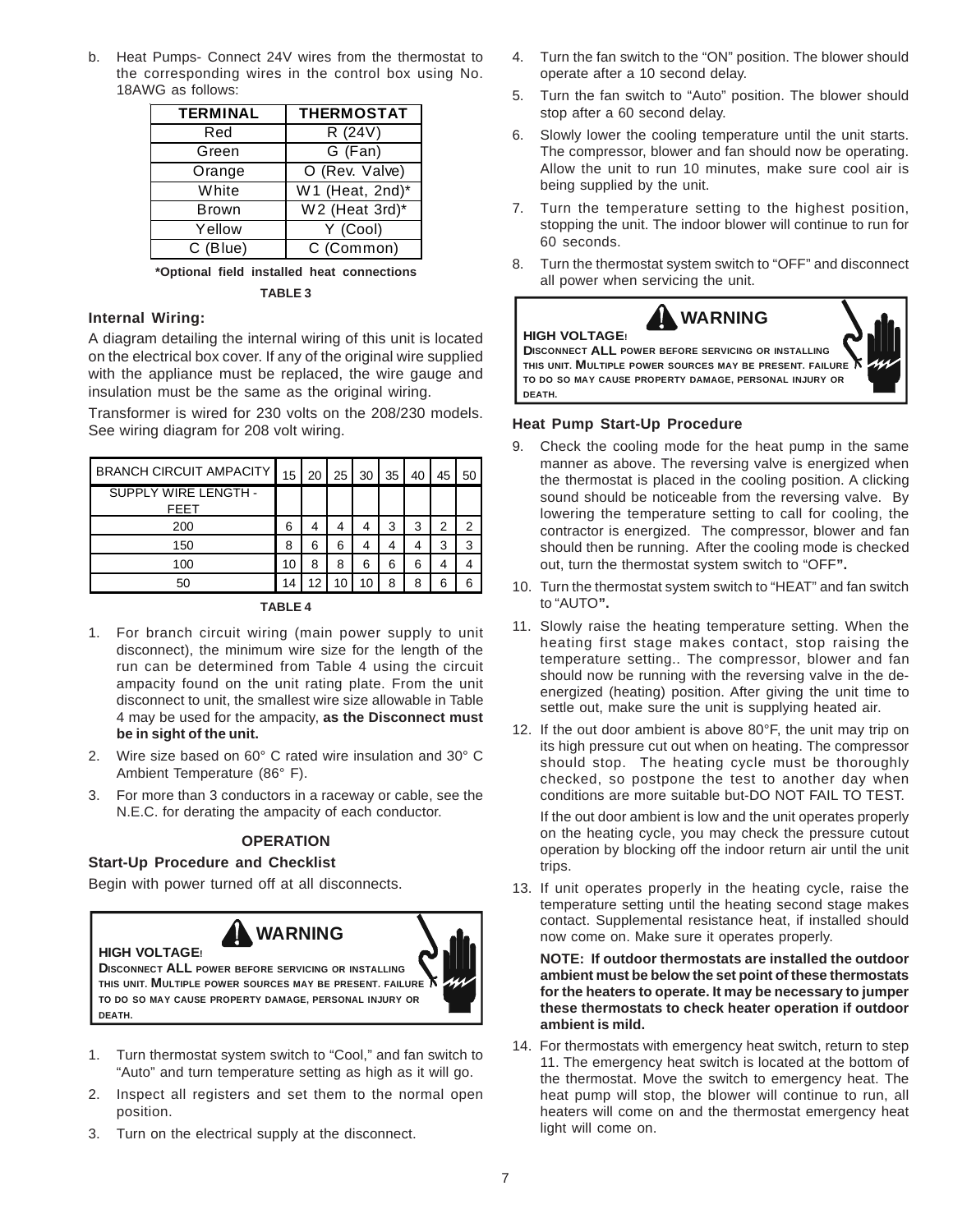15. If checking the unit in the wintertime, when the outdoor coil is cold enough to actuate the defrost control, observe at least one defrost cycle to make sure the unit defrosts completely.

#### **Final System Checks**

- 16. Check to see if all supply and return air grilles are adjusted and the air distribution system is balanced for the best compromise between heating and cooling.
- 17. Check for air leaks in the ductwork.
- 18. See Sections on **Air Flow Measurement and Adjustment** and **Checking Charge**.
- 19. Make sure the unit is free of "rattles", and the tubing in the unit is free from excessive vibration. Also make sure tubes or lines are not rubbing against each other or sheet metal surfaces or edges. If so, correct the trouble.
- 20. Set the thermostat at the appropriate setting for cooling and heating or automatic changeover for normal use.
- 21. Be sure the Owner is instructed on the unit operation, filter, servicing, correct thermostat operation, etc.

The foregoing "Start-up Procedure and Check List" is recommended to serve as an indication that the unit will operate normally.

# **COMPONENTS**

- **1. Contactor** This control is activated (closed) by the room thermostat for both heating and cooling. The contactor has a 24V coil and supplies power to the compressor and outdoor fan motor.
- **2. Crankcase Heater** This item is "ON" whenever power is supplied to the unit and the crankcase heater thermostat is closed. Crankcase heater thermostat closes at 67° and opens at 85°. It warms the compressor crankcase thereby preventing liquid migration and subsequent compressor damage. The insert type heater is self regulating. It is connected electrically to the contactor L1 and L2 terminals.
- **3. Condenser Motor** This item is activated by the contactor during heating and cooling, except during defrost and emergency heat operation.
- **4. Compressor** This item is activated by the contactor for heating and cooling, except during emergency heat. It is protected by an internal overload.



# **HEAT PUMP REFRIGERANT CIRCUIT - FIGURE 7**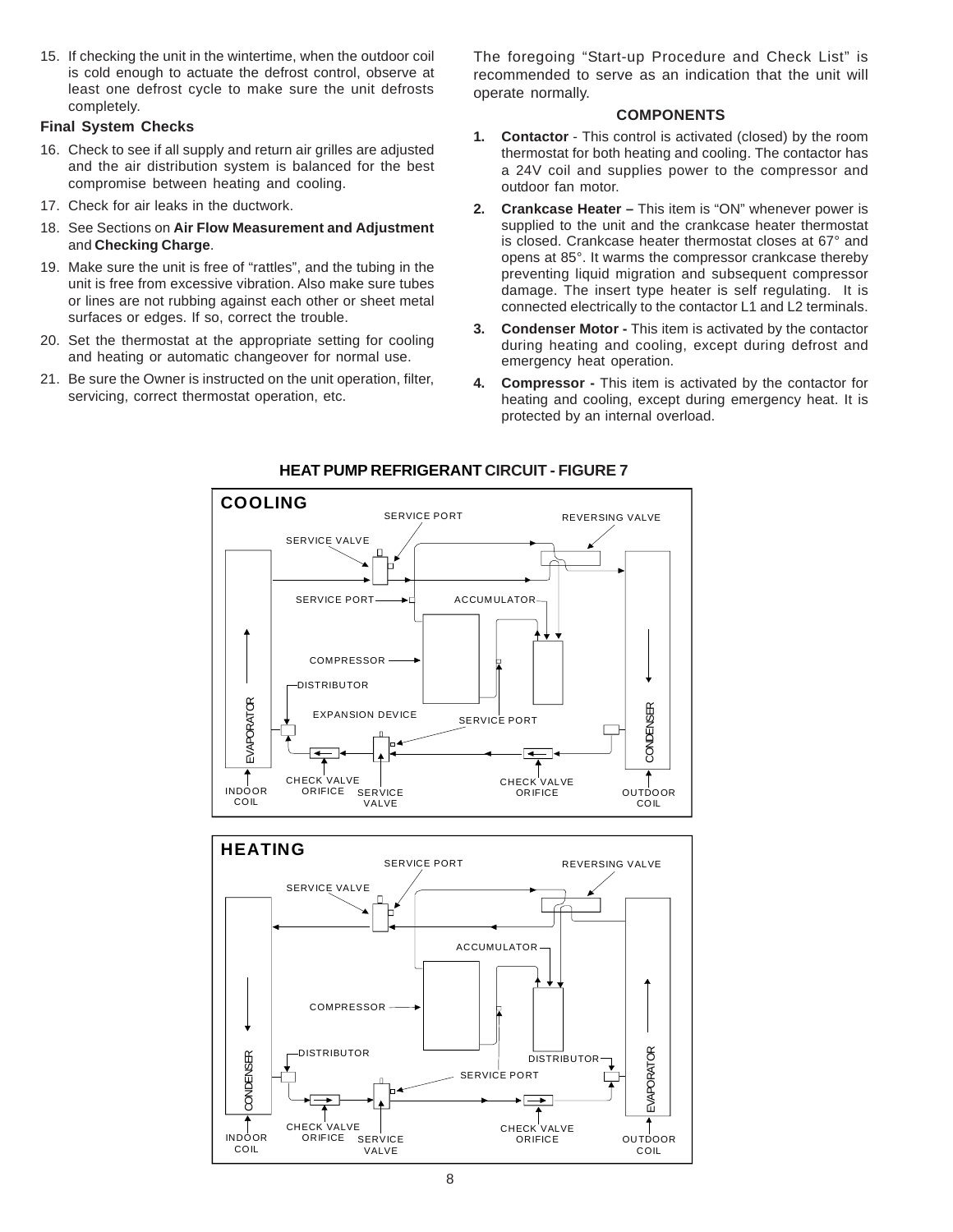- **5. Contactor Relay -** This control is activated by the thermostat (24V coil) and supplies power to the contactor.
- **6. Defrost Control** The Defrost control provides time/ temperature initiation and termination of the defrost cycle. When a Defrost cycle is initiated, the defrost control shifts the reversing valve to "cooling" mode, stops the outdoor fan and brings on supplemental heat. Normally, a Defrost cycle will take only 2-3 minutes unless system is low on charge or outdoor conditions are severe. (Windy and cold.) The defrost control also provides for a 3 minute off cycle compressor delay.
- **7. Outdoor Thermostat -** These optional controls are used to prevent full electric heater operation at varying outdoor ambient (0° F-to 45° F). They are normally open above their set points and closed below to permit staging of indoor supplement heater operation. If the outdoor ambient temperature is below 0° F (-18° C) with 50% or higher RH, an outdoor thermostat (OT) must be installed and set at (0°) on the dial. Failure to comply with this requirement may result in damage to the product which may not be covered by the manufacturer's warranty.
- **8. Reversing Valve Coil -** This coil is activated by the thermostat, in the cooling mode and during defrost. It positions the reversing valve pilot valve for cooling operation.

#### **9. Indoor Blower Motor**

**Units with EEM Motors** The EEM model indoor blower motor is activated by the room thermostat by COOLING/HEATING or FAN ON position. The motor is energized by a 24 volt control signal (from thermostat Y, G or W) for EEM motors. EEM motors are constant torque motors with very low power consumption.

(See **Air Flow Measurement and Adjustment** for speed adjustment instructions).

**10. Blower Interlock Relay -** This relay is used to energize the blower during the electric heat operation. Some room thermostats do not energize the motor during electric heat. This relay insures blower operation when the room thermostat energizes heat. This relay has a 240 volt coil and an 8 amp contact relay. This relay is energized by the electric heat kit sequencer.

### **EXPLANATION AND GUIDANCE (HEAT PUMP)**

The heat pump is a relatively simple device. It operates exactly as a Summer Air Conditioner unit when it is on the cooling cycle. Therefore, all the charts and data for service that apply to summer air conditioning apply to the heat pump when it is on the cooling cycle, and most apply on the heating cycle except that "condenser" becomes "evaporator", "evaporator" becomes "condenser", "cooling" becomes "heating".

When the heat pump is on the heating cycle, it is necessary to redirect the refrigerant flow through the refrigerant circuit external to the compressor. This is accomplished with a reversing valve. Thus, the hot discharge vapor from the compressor is directed to the indoor coil (evaporator on the cooling cycle) where the heat is removed, and the vapor condenses to liquid. It then goes through the expansion device to the outdoor coil (condenser on the cooling cycle) where the liquid is evaporated, and the vapor goes to the compressor.

When the solenoid valve coil is operated either from heating to cooling or vice versa, the piston in the reversing valve to the low pressure (high pressure) reverse positions in the reversing valve.

Figure 7 shows a schematic of a heat pump on the cooling cycle and the heating cycle. In addition to a reversing valve, a heat pump is equipped with an expansion device and check valve for the indoor coil, and similar equipment for the outdoor coil. It is also provided with a defrost control system.

The expansion devices are flowrator distributors and perform the same function on the heating cycle as on the cooling cycle. The flowrator distributors also act as check valves to allow for the reverse of refrigerant flow.

When the heat pump is on the heating cycle, the outdoor coil is functioning as an evaporator. The temperature of the refrigerant in the outdoor coil must be below the temperature of the outdoor air in order to extract heat from the air. Thus, the greater the difference in the outdoor temperature and the outdoor coil temperature, the greater the heating capacity of the heat pump. This phenomenon is a characteristic of a heat pump. It is a good practice to provide supplementary heat for all heat pump installations in areas where the temperature drops below 45° F. It is also a good practice to provide sufficient supplementary heat to handle the entire heating requirement should there be a component failure of the heat pump, such as a compressor, or refrigerant leak, etc.

Since the temperature of the liquid refrigerant in the outdoor coil on the heating cycle is generally below freezing point, frost forms on the surfaces of the outdoor coil under certain weather conditions of temperature and relative humidity. Therefore, it is necessary to reverse the flow of the refrigerant to provide hot gas in the outdoor coil to melt the frost accumulation. This is accomplished by reversing the heat pump to the cooling cycle. At the same time, the outdoor fan stops to hasten the temperature rise of the outdoor coil and lessen the time required for defrosting. The indoor blower continues to run and the supplementary heaters are energized.

#### **DEFROST CONTROL**

During operation the power to the circuit board is controlled by a temperature sensor, which is clamped to a feeder tube entering the outdoor coil. Defrost timing periods of 30,60 and 90 minutes may be selected by setting the circuit board jumper to 30, 60 and 90 respectively. Accumulation of time for the timing period selected starts when the sensor closes (approximately 34  $\pm$  5° F), and when the wall thermostat calls for heat. At the end of the timing period, the unit's defrost cycle will be initiated provided the sensor remains closed. When the sensor opens (approximately 60° F), the defrost cycle is terminated and the timing period is reset. If the defrost cycle is not terminated due to the sensor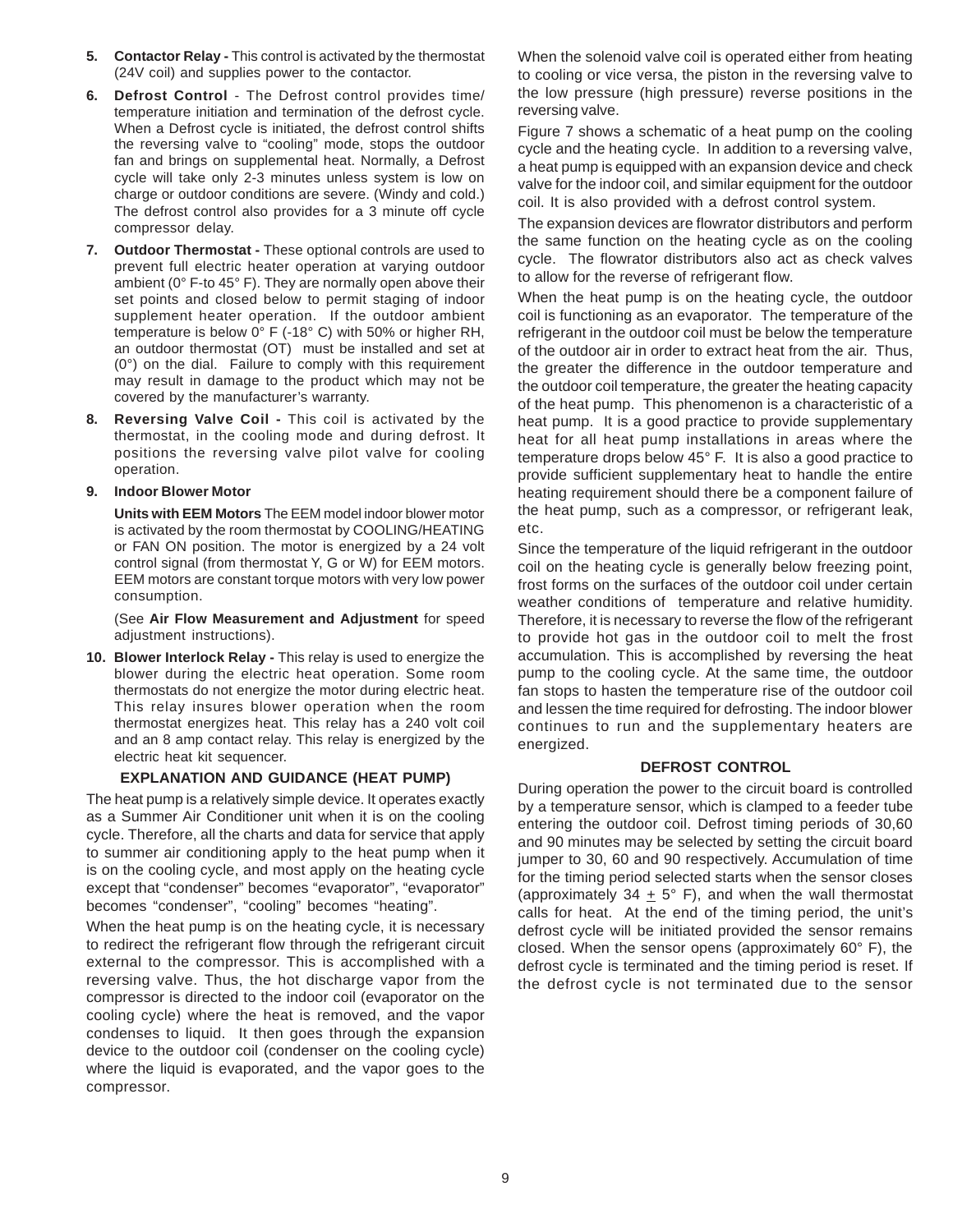temperature, a twelve minute override interrupts the unit's defrost period.

# **SUGGESTED FIELD TESTING/TROUBLE SHOOTING**

- 1. Run unit in the heating mode (room thermostat calling for heat).
- 2. Check unit for proper charge. **Note: Bands of frost on the condenser coil indicate low refrigerant charge.**
- 3. Shut off power to unit.
- 4. Disconnect outdoor fan by removing the outdoor fan motor wire from "DF2" on defrost control.
- 5. Restart unit and allow frost to accumulate.
- 6. After a few minutes of operation, the unit's defrost thermostat should close. To verify this, check for 24 volts between "DFT" and "C" on board. If the temperature at the thermostat is less than 28° F and the thermostat is open, replace the unit's defrost thermostat, as it is defective.
- 7. When the unit's defrost thermostat has closed, short the test pins on the defrost board until the reversing valve shifts, indicating defrost. This should take up to 22 seconds depending on what timing period the control is set on. After defrost initiation, the short must instantly be removed or the unit's defrost period will only last 3 seconds.
- 8. The control is shipped from the factory with the compressor delay option selected. This will de-energize the compressor contactor for 30 seconds on defrost initiation and defrost termination. If the jumper is set to Normal, the compressor will continue to run during defrost initiation and defrost termination. The control will also ignore the low pressure switch connected to R-PS1 and PS2 for 5 minutes upon defrost initiation and 5 minutes after defrost termination.
- 9. After the unit's defrost thermostat has terminated, check the defrost thermostat for 24 volts between "DFT" and "C". The reading should indicate 0 volts (open sensor).
- 10. Shut off power to unit.
- 11. Replace outdoor fan motor lead to terminal "DF2" on defrost board and turn on power.

### **AIR FLOW MEASUREMENT AND ADJUSTMENT**

After reviewing section on DUCTING, proceed with airflow measurements and adjustments. Unit's blower curves (in Specification Sheets) are based on external static pressure (ESP, in. of W.C.). The duct openings on the unit are considered internal static pressure, so as long as ESP is maintained, the unit will deliver the proper air up to the maximum static pressure listed for the CFM required by the application (i.e. home, building, etc.).

In general 400 CFM per ton of cooling capacity is a rule of thumb. Some applications depending on the sensible and latent capacity requirements may need only 350 CFM or up to 425 CFM per ton. Check condition space load requirements (from load calculations) and equipment expanded ratings data to match CFM and capacity.

After unit is set and ducted, verify ESP with a 1" inclined manometer with pitot tubes or a Magnahelic gauge and confirm CFM to blower curves in the specification sheets. All units have multiple speed blower motors. If factory selected speed is not utilized, the speed tap can be changed. Never run CFM below 350 CFM per ton, evaporator freezing or poor unit performance is possible.

# **ADJUSTING SPEED TAP FOR INDOOR BLOWER MOTOR**

#### EEM Motor

The blower motor speed for the EEM motor is controlled by three 24V low voltage leads: green, yellow, and white. The green lead sets the speed for fan-only mode. The yellow lead sets the speed for cooling and heat pump heating mode (if applicable). The white lead sets the speed for electric heat mode (emergency heat and second stage heat, if applicable).

The leads are factory connected as follows: Green to T1, Yellow to T2, and White to T3. T1 is the low speed setting and is dedicated to fan-only mode. T2 is medium speed cooling and T3 is medium speed heating. T4 is high speed cooling and T5 is high speed heating. To adjust the blower speed, move the yellow and/or white wires to T4 and T5.

**NOTE:** If more than one lead is energized at the same time, the motor will use the higher speed setting.

**NOTE:** \*PC14 and \*PH14 units are rated for a maximum E.S.P. of 0.8 except when using a 20kw electric heater. (The maximum static for 20 kW electric heat is 0.5 E.S.P.) When these units are installed in the 0.5 - 0.8 E.S.P. range, the white lead (electric heat) must be moved to T5 for proper operation of the electric heaters.

*See CFM vs ESP tables in this manual.*

### Refrigerant Charge Check (Units with Fixed Orifice Devices)

After completing airflow measurements and adjustments the unit's refrigerant charge must be checked. All package units with fixed orifice devices are charged using the super heat method at the compressor suction line. After superheat is adjusted it is recommended to check unit sub-cooling at the condenser coil liquid line out. For charge adjustments, see superheat and subcooling charts shown for each model.

### **SUPERHEAT CAN BE DETERMINED AS FOLLOWS:**

1. Read suction pressure. Determine Saturated Suction Temperature from tables or pressure gauge saturated temperature scale (R-410A).

- 2. Read suction line temperature.
- 3. Use the following formula:

### **SUPERHEAT = SUCTION LINE TEMP - SAT. SUCTION TEMP.**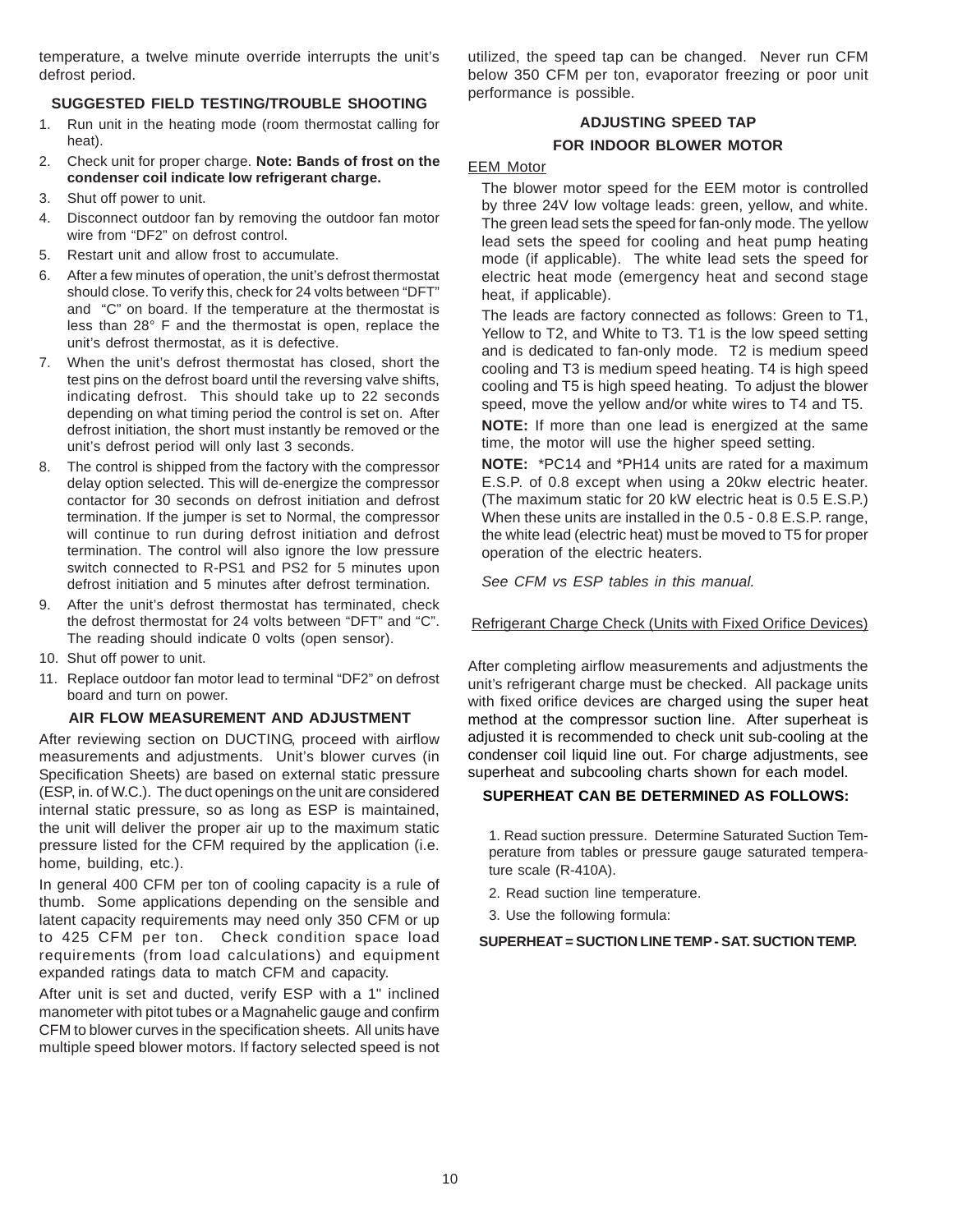|                                   | <b>SATURATED</b><br><b>SUCTION PRESSURE</b><br><b>TEMPERATURE CHART</b> | SATURATED<br><b>LIQUID PRESSURE</b><br><b>TEMPERATURE CHART</b> |                                                              |  |
|-----------------------------------|-------------------------------------------------------------------------|-----------------------------------------------------------------|--------------------------------------------------------------|--|
| <b>SUCTION</b><br><b>PRESSURE</b> | <b>SATURATED</b><br><b>SUCTION</b><br><b>TEMPERATURE</b><br>٥F          | <b>LIQUID</b><br><b>PRESSURE</b>                                | <b>SATURATED</b><br><b>LIQUID</b><br><b>TEMPERATURE</b><br>ᅂ |  |
| <b>PSIG</b>                       | <b>R-410A</b>                                                           | <b>PSIG</b>                                                     | <b>R-410A</b>                                                |  |
| 50                                | 1                                                                       | 200                                                             | 70                                                           |  |
| 52                                | 3                                                                       | 210                                                             | 73                                                           |  |
| 54                                | 4                                                                       | 220                                                             | 76                                                           |  |
| 56                                | 6                                                                       | 225                                                             | 78                                                           |  |
| 58                                | $\overline{7}$                                                          | 235                                                             | 80                                                           |  |
| 60                                | 8                                                                       | 245                                                             | 83                                                           |  |
| 62                                | 10                                                                      | 255                                                             | 85                                                           |  |
| 64                                | 11                                                                      | 265                                                             | 88                                                           |  |
| 66                                | 13                                                                      | 275                                                             | 90                                                           |  |
| 68                                | 14                                                                      | 285                                                             | 92                                                           |  |
| 70                                | 15                                                                      | 295                                                             | 95                                                           |  |
| 72                                | 16                                                                      | 305                                                             | 97                                                           |  |
| 74                                | 17                                                                      | 325                                                             | 101                                                          |  |
| 76                                | 19                                                                      | 355                                                             | 108                                                          |  |
| 78                                | 20                                                                      | 375                                                             | 112                                                          |  |
| 80                                | 21                                                                      | 405                                                             | 118                                                          |  |
| 85                                | 24                                                                      | 415                                                             | 119                                                          |  |
| 90                                | 26                                                                      | 425                                                             | 121                                                          |  |
| 95                                | 29                                                                      | 435                                                             | 123                                                          |  |
| 100                               | 31                                                                      | 445                                                             | 125                                                          |  |
| 110                               | 36                                                                      | 475                                                             | 130                                                          |  |
| 120                               | 41                                                                      | 500                                                             | 134                                                          |  |
| 130                               | 45                                                                      | 525                                                             | 138                                                          |  |
| 140                               | 49                                                                      | 550                                                             | 142                                                          |  |
| 150                               | 53                                                                      | 575                                                             | 145                                                          |  |
| 160                               | 56                                                                      | 600                                                             | 149                                                          |  |
| 170                               | 60                                                                      | 625                                                             | 152                                                          |  |

TABLE 5

Suction Pressure Liquid Pressure Temperature (R-410A) Temperature (R-410A)

**SUBCOOLING = SAT. LINE TEMP - LIQUID LINE TEMP.**

| *PC                              |                                  |  |  |  |  |  |  |
|----------------------------------|----------------------------------|--|--|--|--|--|--|
| Design superheat @ 95 °F outdoor |                                  |  |  |  |  |  |  |
| ambient temperature              |                                  |  |  |  |  |  |  |
| Models #                         | Superheat $\pm 2$ <sup>o</sup> F |  |  |  |  |  |  |
| *PC1424H41                       | 10                               |  |  |  |  |  |  |
| *PC1430H41                       | 10                               |  |  |  |  |  |  |
| *PC1436H41                       | 6                                |  |  |  |  |  |  |
| *PC1442H41                       | 7                                |  |  |  |  |  |  |
| *PC1448H41                       | 12                               |  |  |  |  |  |  |
| *PC1460H41                       | հ                                |  |  |  |  |  |  |

| *PH                                                     |                      |  |  |  |  |  |  |
|---------------------------------------------------------|----------------------|--|--|--|--|--|--|
| Design superheat @ 95 °F outdoor<br>ambient temperature |                      |  |  |  |  |  |  |
| Models #                                                | Superheat $\pm 2$ °F |  |  |  |  |  |  |
| GPH1424H41                                              | 5                    |  |  |  |  |  |  |
| GPH1430H41                                              | 5                    |  |  |  |  |  |  |
| GPH1436H41                                              | 6                    |  |  |  |  |  |  |
| GPH1442H41                                              |                      |  |  |  |  |  |  |
| GPH1448H41                                              |                      |  |  |  |  |  |  |
| GPH1460H41                                              | 8                    |  |  |  |  |  |  |

# **ELECTRIC HEAT INSTALLATION & ADJUSTMENT**

This series of electric cooling and heat pump package equipment is designed to accept a field installed electric heat kit. The unit is equipped to easily install the HKR/HKP Series Electric Heat Kit. Full Installation Instructions are included in this kit. Please use this document for guidance in field equipping the package unit with electric heat.

Choose the heat kit that fits the application for the specific installation. Permanently mark the unit's nameplate with the model being installed. High and low voltage connections are detailed in the heat kit instructions.

Indoor Blower motor speed tap selection may need to be modified to accommodate normal continuous operation to prevent a nuisance trip. *See following table.*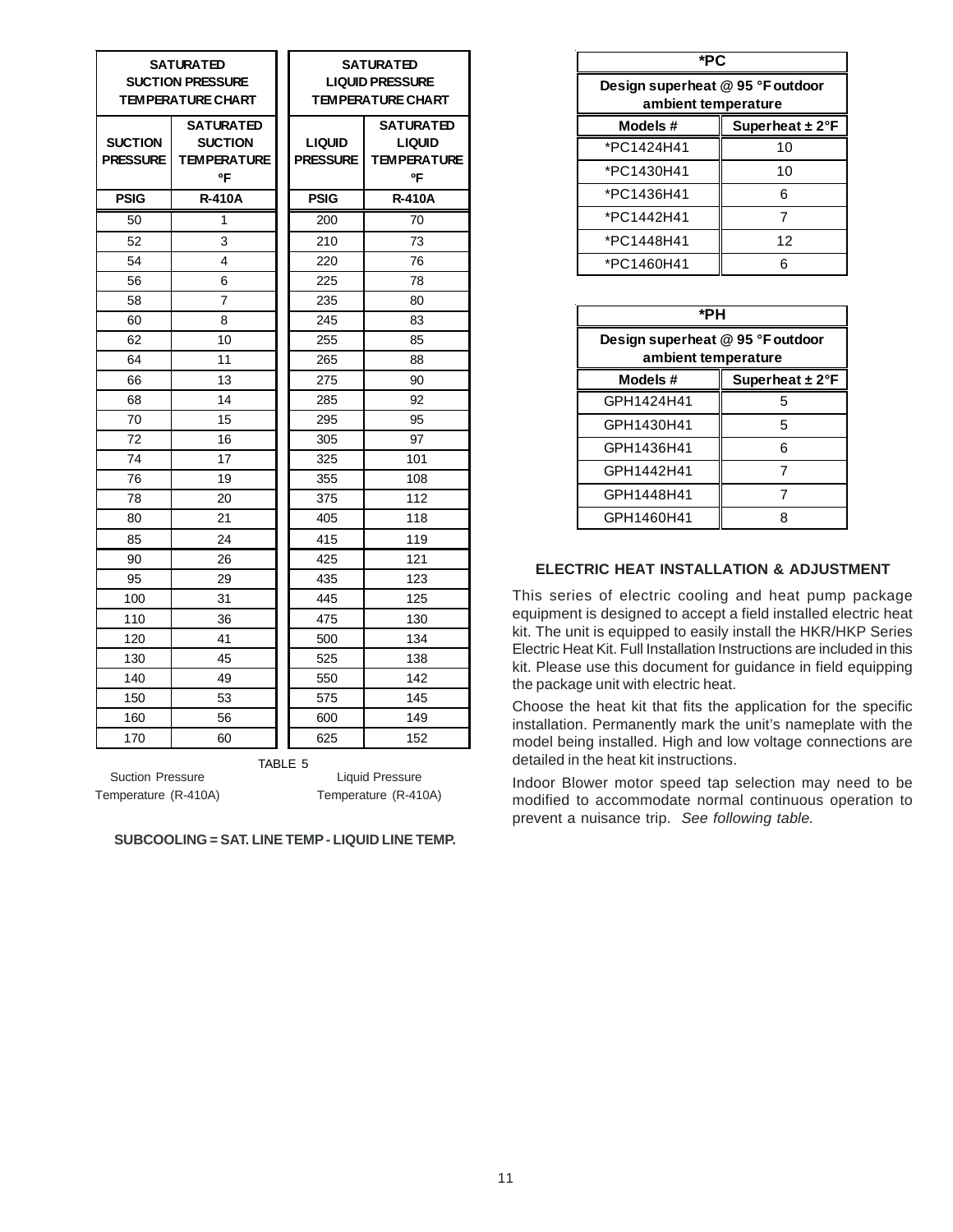| *PC/*PH14(24-60) Models (0 - 0.5 E.S.P.)     |    |                |    |                |                |  |  |  |  |
|----------------------------------------------|----|----------------|----|----------------|----------------|--|--|--|--|
| <b>Electric Heat KW</b><br>Unit Model Number |    |                |    |                |                |  |  |  |  |
|                                              | 5  | 8              | 10 | 15             | 20             |  |  |  |  |
| *PC/*PH1424H41**                             | T3 | T3             | T3 | T5             | <b>NA</b>      |  |  |  |  |
| *PC/*PH1430H41**                             | T3 | T3             | T3 | T5             | <b>NA</b>      |  |  |  |  |
| *PC/*PH1436H41**                             | T3 | T <sub>3</sub> | T3 | T <sub>5</sub> | <b>NA</b>      |  |  |  |  |
| *PC/*PH1442H41**                             | T3 | T <sub>3</sub> | T3 | T3             | T <sub>5</sub> |  |  |  |  |
| *PC/*PH1448H41**                             | T3 | T3             | T3 | T3             | T3             |  |  |  |  |
| *PC/*PH1460H41**                             | T3 | T3             | T3 | T3             | T3             |  |  |  |  |

| *PC/*PH14(24-60) MODELS (0.5 - 0.8 E.S.P.) |                |                  |                |                |           |  |  |  |  |
|--------------------------------------------|----------------|------------------|----------------|----------------|-----------|--|--|--|--|
| <b>UNIT</b>                                |                | Electric Heat KW |                |                |           |  |  |  |  |
| <b>MODEL NUMBER</b>                        | 5              | 8                | 10             | 15             | 20        |  |  |  |  |
| *PC/*PH1424H41**                           | T <sub>5</sub> | T <sub>5</sub>   | T <sub>5</sub> | T <sub>5</sub> | <b>NA</b> |  |  |  |  |
| *PC/*PH1430H41**                           | T <sub>5</sub> | T <sub>5</sub>   | T <sub>5</sub> | T <sub>5</sub> | <b>NA</b> |  |  |  |  |
| *PC/*PH1436H41**                           | T <sub>5</sub> | T <sub>5</sub>   | T <sub>5</sub> | T <sub>5</sub> | <b>NA</b> |  |  |  |  |
| *PC/*PH1442H41**                           | T <sub>5</sub> | T <sub>5</sub>   | T <sub>5</sub> | T <sub>5</sub> | <b>NA</b> |  |  |  |  |
| *PC/*PH1448H41**                           | T <sub>5</sub> | T <sub>5</sub>   | T <sub>5</sub> | T <sub>5</sub> | <b>NA</b> |  |  |  |  |
| *PC/*PH1460H41**                           | T <sub>5</sub> | T5               | T5             | T5             | <b>NA</b> |  |  |  |  |

T4 - High Speed Cooling; T5 - High Speed Heating T1 - Fan Only; T2 - Normal Speed Cooling T3 - Normal Speed Heating

# **MAINTENANCE**

**WARNING**

#### **HIGH VOLTAGE!**

**DISCONNECT ALL POWER BEFORE SERVICING OR INSTALLING THIS UNIT. MULTIPLE POWER SOURCES MAY BE PRESENT. FAILU RE TO DO SO MAY CAUSE PROPERTY DAMAGE, PERSONAL INJURY O R DEATH.**

The Self Contained Package Air Conditioner and Heat Pump should operate for many years without excessive service calls if the unit is installed properly. However it is recommended that the homeowner inspect the unit before a seasonal start up. The coils should be free of debris so adequate airflow is achieved. The return and supply registers should be free of any obstructions. The filters should be cleaned or replaced. These few steps will help to keep the product up time to a maximum. The Troubleshooting Chart (on page 16) should help in identifying problems if the unit does not operate properly.

### **SERVICE**

THE FOLLOWING INFORMATION IS FOR USE BY QUALIFIED SERVICE AGENCY ONLY: OTHERS SHOULD NOT ATTEMPT TO SERVICE THIS EQUIPMENT.

Common Causes of Unsatisfactory Operation of Heat Pump on the Heating Cycle.

# **Inadequate Air Volume Through Indoor Coil**

When a heat pump is in the heating cycle, the indoor coil is functioning as a condenser. The return air filter must always be clean, and sufficient air volume must pass through the indoor coil to prevent excessive discharge pressure, and high pressure cut out.

### **Outside Air Into Return Duct**

Do not introduce cold outside air into the return duct of a heat pump installation. Do not allow air entering the indoor coil to drop below 65° F. Air below this temperature will cause low discharge pressure, thus low suction pressure, and excessive defrost cycling resulting in low heating output. It may also cause false defrosting.

# **Undercharge**

An undercharged heat pump on the heating cycle will cause low discharge pressure resulting in low suction pressure and frost accumulation on the outdoor coil.

# **Poor "Terminating" Sensor Contact**

The unit's defrost terminating sensor must make good thermal contact with the outdoor coil tubing. Poor contact may not terminate the unit's defrost cycle quickly enough to prevent the unit from cutting out on high discharge pressure.

# **Malfunctioning Reversing Valve**

### **This may be due to:**

- 1. **Solenoid not energized** In order to determine if the solenoid is energized, touch the nut that holds the solenoid cover in place with a screwdriver. If the nut magnetically holds the screwdriver, the solenoid is energized and the unit is in the cooling cycle.
- 2. **No voltage at unit's solenoid** Check unit voltage. If no voltage, check wiring circuit.

# 3. **Valve will not shift**:

- **a. Undercharged** check for leaks;
- **b. Valve Body Damaged** Replace valve;

**c. Unit Properly Charged** - If it is on the heating cycle, raise the discharge pressure by restricting airflow through the indoor coil. If the valve does not shift, tap it **lightly** on both ends with a screwdriver handle. **Do Not Tap The Valve Body**. If the unit is on the cooling cycle, raise the discharge pressure by restricting airflow through the outdoor coil. If the valve does not shift after the above attempts, cut the unit off and wait until the discharge and suction pressure equalize, and repeat above steps. If the valve does not shift, replace it.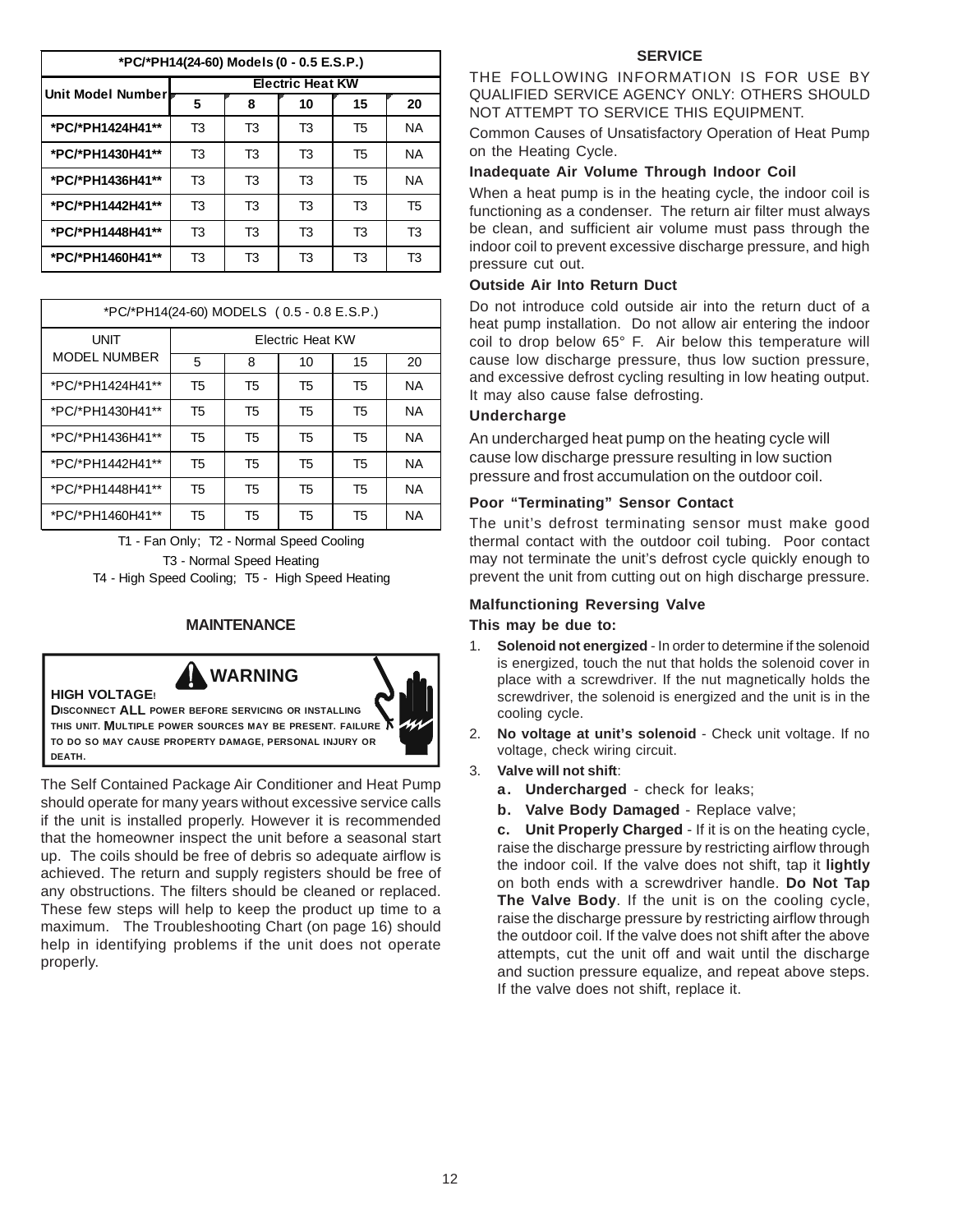# **\*PC/\*PH14[24-36]H41 BLOWER PERFORMANCE**

| <b>Model</b>                 | Speed  |        | <b>Volts</b>          | E.S.P. (In. of H <sub>2</sub> O) |       |      |      |       |      |      |      |     |     |     |     |     |
|------------------------------|--------|--------|-----------------------|----------------------------------|-------|------|------|-------|------|------|------|-----|-----|-----|-----|-----|
|                              |        |        |                       | 0.1                              | 0.2   | 0.3  | 0.4  | 0.5   | 0.6  | 0.7  | 0.8  |     |     |     |     |     |
|                              | T1     | 230    | <b>CFM</b>            | 922                              | 873   | 823  | 774  | 724   | 675  | 626  | 576  |     |     |     |     |     |
|                              |        |        | Watts                 | 74                               | 85    | 96   | 107  | 118   | 129  | 140  | 151  |     |     |     |     |     |
|                              | T2/T3  | 230    | CFM                   | 922                              | 873   | 823  | 774  | 724   | 675  | 626  | 576  |     |     |     |     |     |
| *PC1424H41**                 |        |        | Watts                 | 74                               | 85    | 96   | 107  | 118   | 129  | 140  | 151  |     |     |     |     |     |
|                              | T4/ T5 | 230    | <b>CFM</b>            | 1231                             | 1179  | 1127 | 1074 | 1022  | 969  | 917  | 865  |     |     |     |     |     |
|                              |        |        | Watts                 | 168                              | 180   | 193  | 205  | 218   | 230  | 243  | 255  |     |     |     |     |     |
|                              | T1     | 230    | <b>CFM</b>            | 914                              | 866   | 818  | 770  | 722   | 674  | 626  | 578  |     |     |     |     |     |
|                              |        |        | Watts                 | 69                               | 80    | 91   | 102  | 114   | 125  | 136  | 147  |     |     |     |     |     |
| *РН1424Н4**                  |        | 230    | <b>CFM</b>            | 914                              | 866   | 818  | 770  | 722   | 674  | 626  | 578  |     |     |     |     |     |
|                              | T2/T3  |        | Watts                 | 69                               | 80    | 91   | 102  | 114   | 125  | 136  | 147  |     |     |     |     |     |
|                              |        | 230    | <b>CFM</b>            | 1231                             | 1179  | 1127 | 1074 | 1022  | 969  | 917  | 865  |     |     |     |     |     |
|                              | T4/ T5 |        | Watts                 | 168                              | 180   | 193  | 205  | 218   | 230  | 243  | 255  |     |     |     |     |     |
|                              | T1     | 230    | <b>CFM</b>            | 1048                             | 993   | 939  | 884  | 829   | 775  | 720  | 666  |     |     |     |     |     |
|                              |        |        |                       |                                  | Watts | 97   | 109  | 122   | 134  | 147  | 159  | 172 | 184 |     |     |     |
| *PC1430H41**                 | T2/73  | 230    | <b>CFM</b>            | 1123                             | 1068  | 1014 | 959  | 905   | 850  | 796  | 741  |     |     |     |     |     |
|                              |        |        | Watts                 | 123                              | 136   | 148  | 161  | 173   | 186  | 198  | 211  |     |     |     |     |     |
|                              | T4/T5  | 230    | CFM                   | 1462                             | 1409  | 1357 | 1305 | 1252  | 1200 | 1147 | 1095 |     |     |     |     |     |
|                              |        |        | Watts                 | 241                              | 253   | 266  | 278  | 291   | 303  | 315  | 328  |     |     |     |     |     |
|                              | T1     | 230    | <b>CFM</b>            | 1005                             | 961   | 918  | 874  | 831   | 787  | 744  | 700  |     |     |     |     |     |
|                              |        |        | Watts                 | 91                               | 102   | 114  | 125  | 137   | 149  | 160  | 172  |     |     |     |     |     |
| *PH1430H41**                 | T2/T3  | 230    | <b>CFM</b>            | 1110                             | 1067  | 1023 | 980  | 936   | 893  | 849  | 806  |     |     |     |     |     |
|                              |        |        | Watts                 | 120                              | 132   | 144  | 155  | 167   | 178  | 190  | 202  |     |     |     |     |     |
|                              |        | 230    | <b>CFM</b>            | 1462                             | 1409  | 1357 | 1305 | 1252  | 1200 | 1147 | 1095 |     |     |     |     |     |
|                              | T4/ T5 |        |                       |                                  |       |      |      | Watts | 241  | 253  | 266  | 278 | 291 | 303 | 315 | 328 |
|                              | T1     | 230    | <b>CFM</b>            | 1151                             | 1097  | 1042 | 988  | 933   | 879  | 824  | 770  |     |     |     |     |     |
|                              |        |        | Watts                 | 132                              | 144   | 156  | 169  | 181   | 194  | 206  | 219  |     |     |     |     |     |
| "PH1436H41**<br>*PC1436H41** | T2/T3  | 230    | $\mathsf{CFM}\xspace$ | 1261                             | 1215  | 1169 | 1123 | 1076  | 1030 | 984  | 937  |     |     |     |     |     |
|                              |        |        | Watts                 | 131                              | 144   | 157  | 169  | 182   | 194  | 207  | 220  |     |     |     |     |     |
|                              |        | 230    | <b>CFM</b>            | 1577                             | 1525  | 1472 | 1420 | 1367  | 1315 | 1263 | 1210 |     |     |     |     |     |
|                              |        | T4/ T5 |                       |                                  | Watts | 277  | 290  | 302   | 314  | 327  | 339  | 352 | 364 |     |     |     |

# **\*PC / \*PH14[24-36]H41 BLOWER PERFORMANCE**

NOTES:

1. Data shown is dry coil. Wet coil pressure drop is approx.

2. Data shown does not include filter pressure drop, approx.  $0.08$ " $H<sub>2</sub>O$ .

3. Reduce airflow by 2% for 208V operation.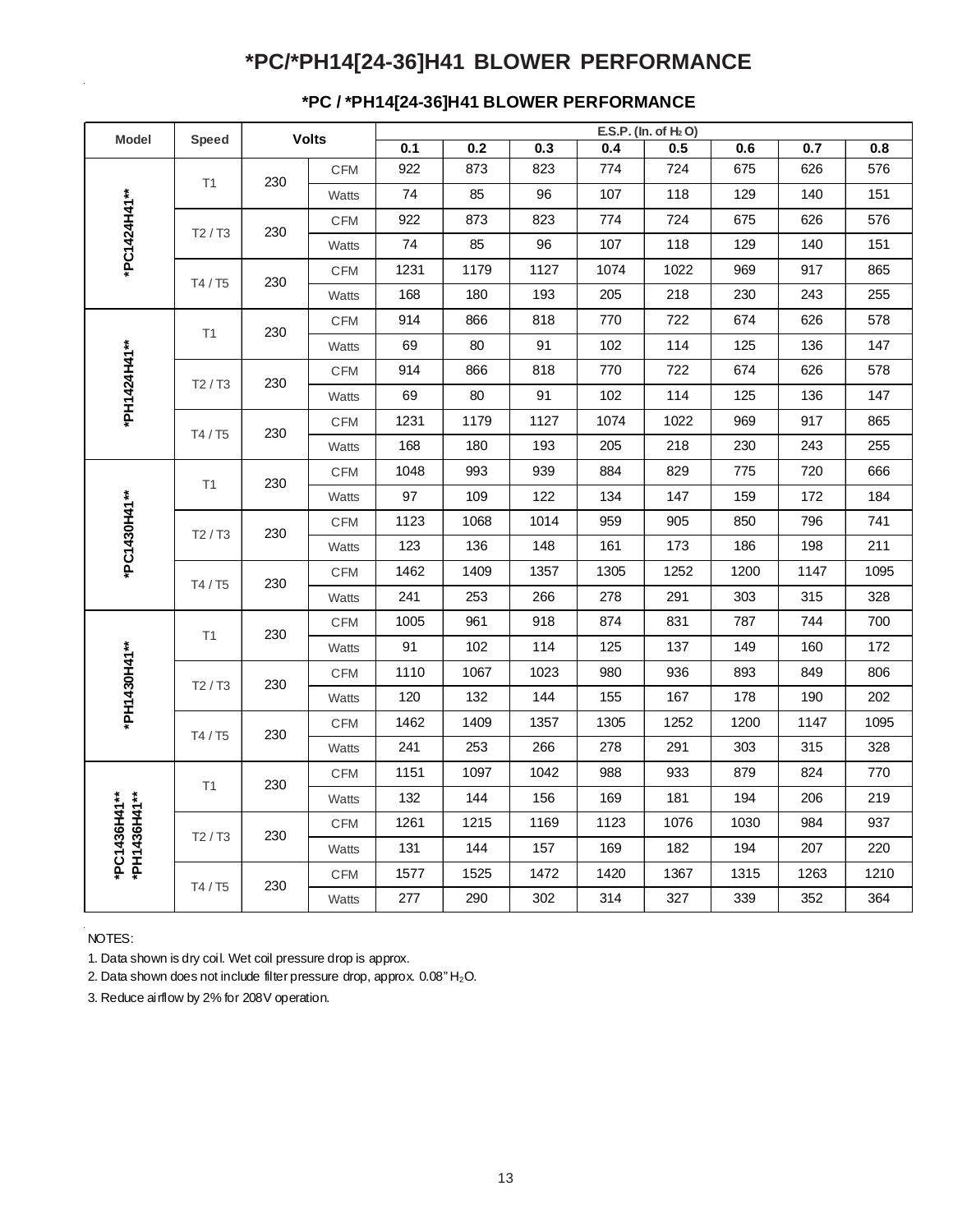# **\*PC/\*PH14[42-60]\*\*H41 BLOWER PERFORMANCE**

| <b>Model</b>                 | <b>Speed</b>   | <b>Volts</b> |            | E.S.P. (In. of $H_2$ O) |      |      |      |      |      |      |      |
|------------------------------|----------------|--------------|------------|-------------------------|------|------|------|------|------|------|------|
|                              |                |              |            | 0.1                     | 0.2  | 0.3  | 0.4  | 0.5  | 0.6  | 0.7  | 0.8  |
| *PC1442H41**                 | T1             | 230          | <b>CFM</b> | 1165                    | 1122 | 1080 | 1037 | 995  | 953  | 910  | 868  |
|                              |                |              | Watts      | 118                     | 130  | 142  | 154  | 166  | 178  | 190  | 202  |
|                              | T2/T3          | 230          | <b>CFM</b> | 1258                    | 1216 | 1173 | 1131 | 1088 | 1046 | 1004 | 961  |
|                              |                |              | Watts      | 150                     | 162  | 175  | 187  | 199  | 211  | 223  | 235  |
|                              | T4/ T5         | 230          | <b>CFM</b> | 1645                    | 1602 | 1560 | 1517 | 1475 | 1433 | 1390 | 1348 |
|                              |                |              | Watts      | 285                     | 297  | 309  | 321  | 333  | 346  | 358  | 370  |
| *РН1442Н4 <sup>**</sup>      | T1             | 230          | <b>CFM</b> | 1165                    | 1122 | 1080 | 1037 | 995  | 953  | 910  | 868  |
|                              |                |              | Watts      | 118                     | 130  | 142  | 154  | 166  | 178  | 190  | 202  |
|                              | T2/ T3         | 230          | <b>CFM</b> | 1365                    | 1322 | 1280 | 1237 | 1195 | 1153 | 1110 | 1068 |
|                              |                |              | Watts      | 188                     | 200  | 212  | 224  | 236  | 248  | 260  | 272  |
|                              | T4/ T5         | 230          | <b>CFM</b> | 1645                    | 1602 | 1560 | 1517 | 1475 | 1433 | 1390 | 1348 |
|                              |                |              | Watts      | 285                     | 297  | 309  | 321  | 333  | 346  | 358  | 370  |
|                              | T1             | 230          | CFM        | 1421                    | 1367 | 1314 | 1260 | 1206 | 1152 | 1099 | 1045 |
|                              |                |              | Watts      | 170                     | 182  | 195  | 208  | 220  | 233  | 246  | 258  |
|                              |                |              | <b>CFM</b> | 1696                    | 1643 | 1589 | 1535 | 1481 | 1428 | 1374 | 1320 |
|                              | T2 / T3        | 230          | Watts      | 287                     | 299  | 312  | 325  | 337  | 350  | 363  | 375  |
| *PC1448H41**<br>*PH1448H41** |                |              | <b>CFM</b> | 1983                    | 1928 | 1873 | 1818 | 1763 | 1708 | 1652 | 1597 |
|                              | T4/ T5         | 230          | Watts      | 553                     | 565  | 578  | 591  | 603  | 616  | 629  | 641  |
| *PC1460H41**                 | T1             | 230          | <b>CFM</b> | 1507                    | 1459 | 1410 | 1362 | 1314 | 1266 | 1218 | 1169 |
|                              |                |              | Watts      | 168                     | 175  | 183  | 191  | 199  | 207  | 214  | 222  |
|                              | T2 / T3        | 230          | CFM        | 1694                    | 1646 | 1598 | 1549 | 1501 | 1453 | 1405 | 1357 |
|                              |                |              | Watts      | 296                     | 303  | 311  | 319  | 327  | 334  | 342  | 350  |
|                              | T4/ T5         | 230          | <b>CFM</b> | 1919                    | 1870 | 1822 | 1774 | 1726 | 1678 | 1629 | 1581 |
|                              |                |              | Watts      | 449                     | 457  | 465  | 472  | 480  | 488  | 496  | 503  |
|                              | T1             | 230          | <b>CFM</b> | 1507                    | 1459 | 1410 | 1362 | 1314 | 1266 | 1218 | 1169 |
| *PH1460H41**                 |                |              | Watts      | 168                     | 175  | 183  | 191  | 199  | 207  | 214  | 222  |
|                              | T2/ T3         | 230          | CFM        | 1793                    | 1745 | 1697 | 1649 | 1600 | 1552 | 1504 | 1456 |
|                              |                |              | Watts      | 363                     | 371  | 379  | 387  | 394  | 402  | 410  | 418  |
|                              | T4/T5          | 230          | <b>CFM</b> | 1919                    | 1870 | 1822 | 1774 | 1726 | 1678 | 1629 | 1581 |
|                              |                |              | Watts      | 449                     | 457  | 465  | 472  | 480  | 488  | 496  | 503  |
|                              | T <sub>1</sub> | 230          | <b>CFM</b> | 1181                    | 1146 | 1112 | 1062 | 1022 | 977  | 937  | 891  |
| PC1442H41 E*                 |                |              | Watts      | 146                     | 158  | 174  | 182  | 196  | 208  | 218  | 227  |
|                              | T2/T3          | 230          | <b>CFM</b> | 1410                    | 1366 | 1328 | 1286 | 1248 | 1195 | 1155 | 1115 |
|                              |                |              | Watts      | 222                     | 236  | 250  | 260  | 273  | 285  | 296  | 305  |
|                              | T4/T5          | 230          | <b>CFM</b> | 1637                    | 1605 | 1561 | 1527 | 1484 | 1436 | 1390 | 1345 |
|                              |                |              | Watts      | 331                     | 348  | 361  | 374  | 385  | 392  | 407  | 417  |
|                              | T <sub>1</sub> | 230          | <b>CFM</b> | 1337                    | 1297 | 1218 | 1155 | 1118 | 1088 | 1022 | 989  |
| ្ណែ ព្                       |                |              | Watts      | 179                     | 190  | 203  | 210  | 225  | 243  | 249  | 268  |
|                              | T2/T3          | 230          | <b>CFM</b> | 1711                    | 1640 | 1605 | 1537 | 1496 | 1441 | 1397 | 1347 |
| *PC1448H41<br>*PL1448H41     |                |              | Watts      | 330                     | 341  | 358  | 370  | 377  | 394  | 408  | 418  |
|                              | T4/T5          | 230          | <b>CFM</b> | 2002                    | 1935 | 1885 | 1827 | 1767 | 1732 | 1669 | 1618 |
|                              |                |              | Watts      | 498                     | 521  | 516  | 534  | 551  | 567  | 571  | 574  |

NOTES:

1. Data shown is dry coil. Wet coil pressure drop is approx.

2. Data shown does not indude filter pressure drop, approx. 0.08" H2O.

3. Reduce airflow by 2% for 208V operation.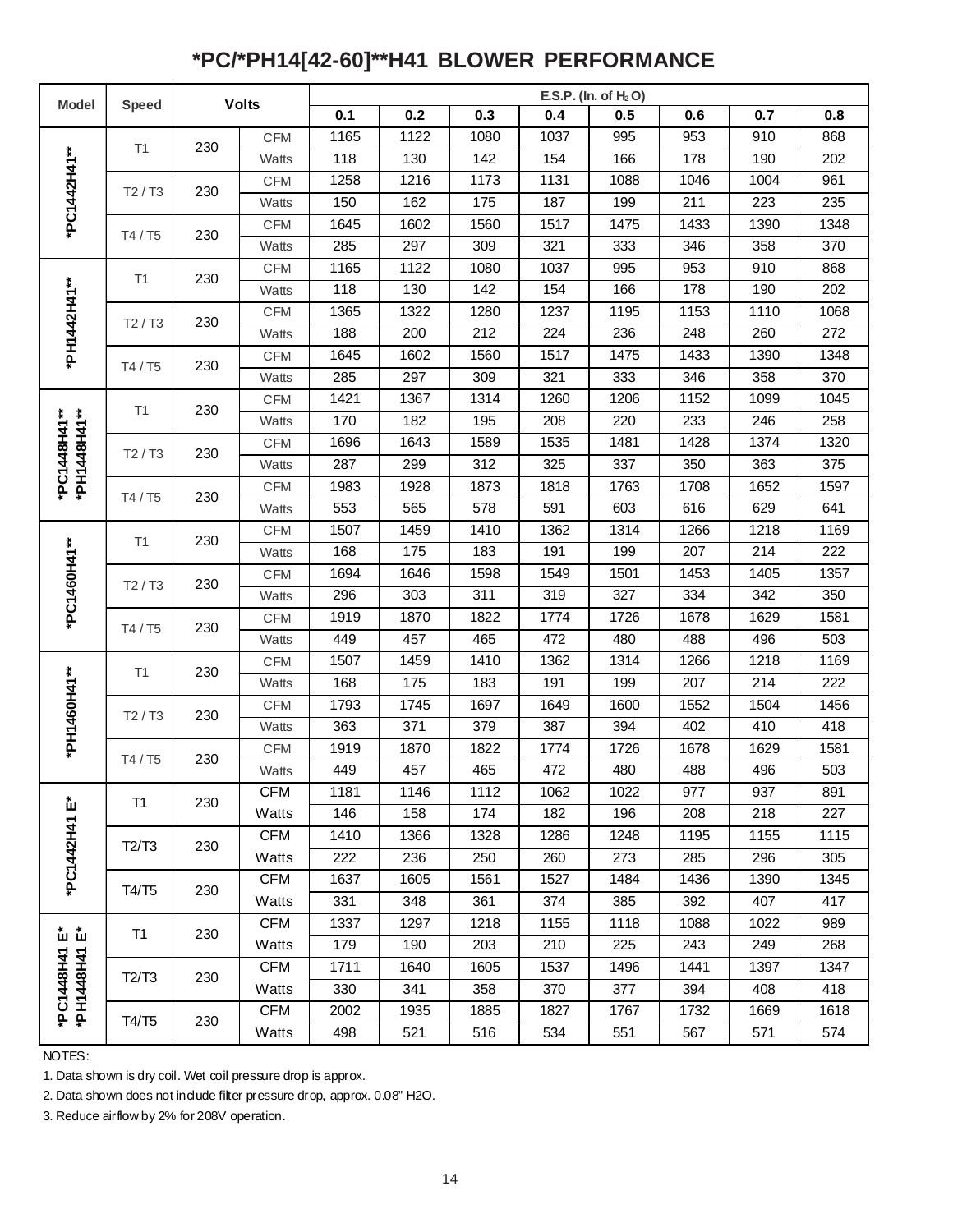# **TROUBLESHOOTING CHART**



**HIGH VOLTAGE! DISCONNECT ALL POWER BEFORE SERVICING OR INSTALLING THIS UNIT. MULTIPLE POWER SOURCES MAY BE PRESENT. FAILURE TO DO SO MAY CAUSE PROPERTY DAMAGE, PERSONAL INJURY OR DEATH.**



| <b>SYMPTOM</b>                       | <b>POSSIBLE CAUSE</b>                                               | <b>REMEDY</b>                                                                                   |  |  |  |
|--------------------------------------|---------------------------------------------------------------------|-------------------------------------------------------------------------------------------------|--|--|--|
| High head - low suction              | a. Restriction in liquid line or flowrator                          | a. Remove or replace with proper size flowrator.                                                |  |  |  |
| High head - high or normal suction   | a. Dirty condenser coil                                             | a. Clean coil                                                                                   |  |  |  |
|                                      | b. Overcharged                                                      | b. Correct System charge                                                                        |  |  |  |
|                                      | c. Condenser fan not running                                        | c. Repair or Replace                                                                            |  |  |  |
| Low head - high suction              | Incorrect flowrator<br>a.                                           | a. Replace with correct flowrator                                                               |  |  |  |
|                                      | b. Defective compressor valves<br>c. Flowrator not seating properly | b. Replace compressor<br>c. Check for debris under flowrator or deformed                        |  |  |  |
|                                      |                                                                     | flowrator. Remove debris or replace flowrator.                                                  |  |  |  |
| Unit will not run                    | a. Power off or loose electrical connection                         | a. Check for unit voltage at contactor in unit                                                  |  |  |  |
|                                      |                                                                     |                                                                                                 |  |  |  |
|                                      | b. Thermostat out of calibration set too high                       | b. Reset                                                                                        |  |  |  |
|                                      | c. Defective contactor                                              | c. Check for 24 volts at contactor coil replace if                                              |  |  |  |
|                                      |                                                                     | contacts are open                                                                               |  |  |  |
|                                      | d. Blown fuses or tripped breaker                                   | d. Replace fuse or reset breaker Check wiring -                                                 |  |  |  |
|                                      |                                                                     | replace transformer                                                                             |  |  |  |
|                                      | e. Transformer defective                                            |                                                                                                 |  |  |  |
|                                      | f. High or low pressure control open                                | f. Reset high pressure control or check unit charge                                             |  |  |  |
|                                      | (Optional)                                                          |                                                                                                 |  |  |  |
|                                      |                                                                     | High pressure control opens at 610 psig                                                         |  |  |  |
|                                      |                                                                     | Low pressure control opens at 22 psig                                                           |  |  |  |
|                                      | Compressor overload contacts open<br>g.                             | g. Replace compressor<br>NOTE: Wait at least 2 hours for overload to                            |  |  |  |
|                                      |                                                                     | reset                                                                                           |  |  |  |
| Condenser fan runs,                  | a. Loose connection                                                 | a. Check for unit voltage at compressor check &                                                 |  |  |  |
| compressor doesn't                   |                                                                     | tighten all connections                                                                         |  |  |  |
|                                      | b. Compressor stuck, grounded or open                               | b. Wait at least 2 hours for overload to reset If still                                         |  |  |  |
|                                      | winding open internal overload                                      | open, replace the compressor.                                                                   |  |  |  |
|                                      | c. Low voltage connection                                           | c. At compressor terminals, voltage must be within                                              |  |  |  |
|                                      |                                                                     | 10 % of nameplate volts when unit is operating                                                  |  |  |  |
|                                      | d. Capacitor weak, open, or shorted                                 | d. Check capacitor. If defective, replace.                                                      |  |  |  |
| Low suction - cool compressor        | a. Low indoor airflow                                               | a. Increase speed of blower or reduce restriction -                                             |  |  |  |
| Iced evaporator coil                 |                                                                     | replace air filters                                                                             |  |  |  |
| Compressor short cycles              | a. Defective overload protector                                     | a. Replace - check for correct voltage                                                          |  |  |  |
|                                      | b. Unit cycling on low pressure control                             | b. Check refrigerant charge and / or airflow                                                    |  |  |  |
|                                      | c. High pressure switch cuts out                                    | c. Check airflow (Indoor & outdoor)                                                             |  |  |  |
| Registers sweat                      | a. Low airflow                                                      | a. Increase speed of blower or reduce restriction                                               |  |  |  |
|                                      |                                                                     | replace air filters                                                                             |  |  |  |
| High suction pressure                | a. Excessive load<br>b. Defective compressor                        | a. Recheck load calculation<br>b. Replace                                                       |  |  |  |
|                                      | c. Reversing valve not seating properly.                            | c. Replace                                                                                      |  |  |  |
| Insufficient cooling                 | a. Improperly sized unit                                            | a. Recalculate load                                                                             |  |  |  |
|                                      | b. Improper airflow                                                 | b. Check - should be approximately 400 CFM per ton                                              |  |  |  |
|                                      |                                                                     |                                                                                                 |  |  |  |
|                                      | c. Incorrect refrigerant charge.                                    | c. Charge per procedure attached to unit service                                                |  |  |  |
|                                      |                                                                     | panel                                                                                           |  |  |  |
|                                      | d. Incorrect voltage                                                | d. At compressor terminals, voltage must be within                                              |  |  |  |
|                                      |                                                                     | 10% of nameplate volts when unit is                                                             |  |  |  |
|                                      |                                                                     | operating                                                                                       |  |  |  |
| Evaporator coil freezing or frosting | a. Low airflow                                                      | a. Check - should be approximately 400 CFM per<br>ton, dirty air filters, all duct outlets open |  |  |  |
|                                      |                                                                     |                                                                                                 |  |  |  |
|                                      | b. Low refrigerant charge                                           | b. Properly charge unit<br>c. Install or check low ambient control, should be                   |  |  |  |
|                                      | c. Operating unit in cooling mode below 65°F<br>outdoor temperature | open below 65°F outdoor temperature                                                             |  |  |  |
|                                      |                                                                     |                                                                                                 |  |  |  |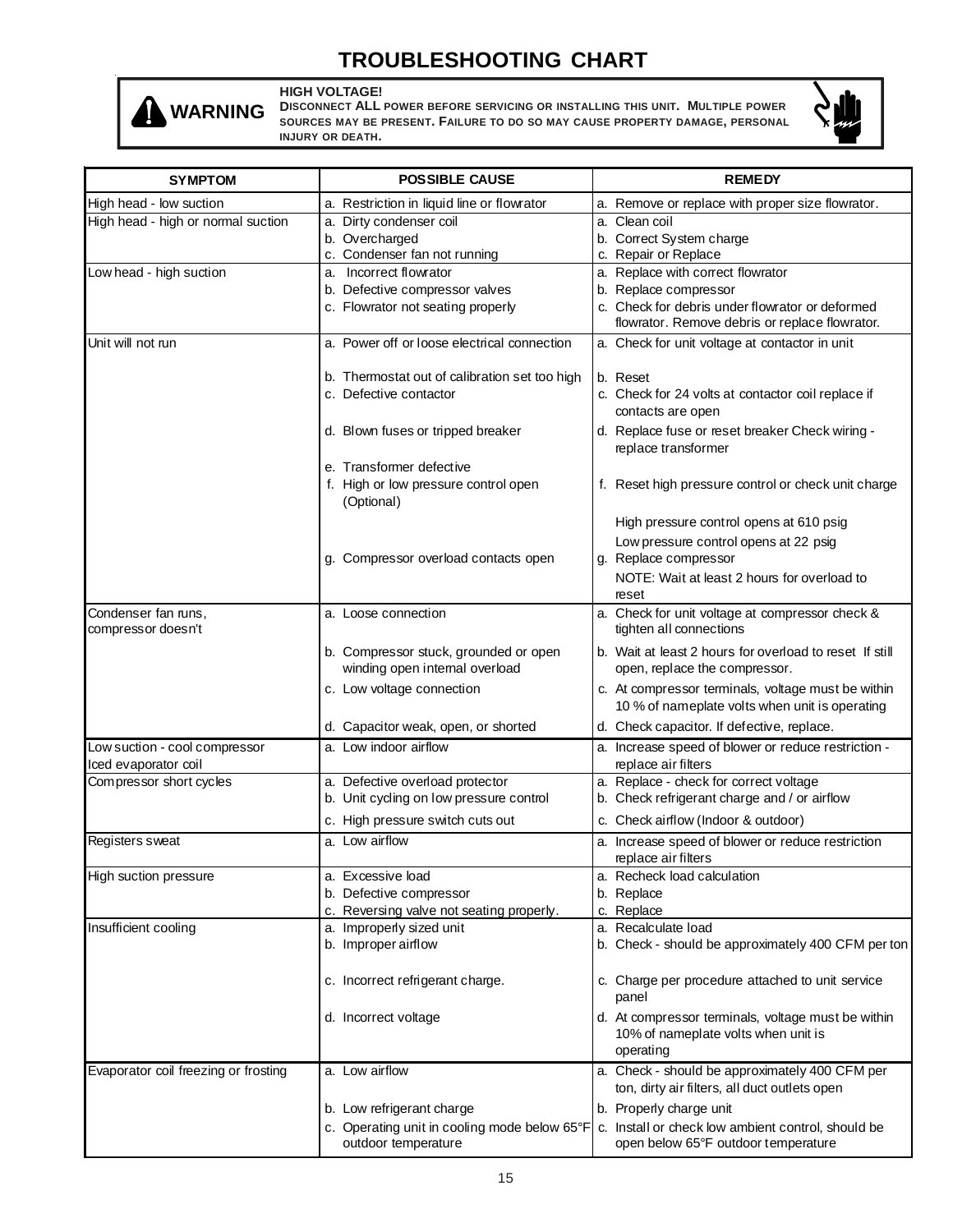# **PACKAGE UNITS - HEAT PUMP AND AC UNITS HOMEOWNER'S ROUTINE MAINTENANCE RECOMMENDATIONS**

We strongly recommend a bi-annual maintenance checkup be performed by a **qualified service agency** before the heating and cooling seasons begin.

# **A** WARNING



**HIGH VOLTAGE! DISCONNECT ALL POWER BEFORE PERFORMING ANY** SERVICE OR MAINTENANCE ON THIS UNIT. MULTIPLE POWER SOURCES MAY BE PRESENT. FAILURE TO DO SO MAY CAUSE PROPERTY DAMAGE, PERSONAL INJURY OR DEATH.

#### **REPLACE OR CLEAN FILTER**

**IMPORTANT NOTE:** Never operate unit without a filter installed as dust and lint will build up on internal parts resulting in loss of efficiency, equipment damage and possible fire.

A return air filter is not supplied with this unit; however, there must be a means of filtering the return air. An indoor air filter must be used with your comfort system. A properly maintained filter will keep the indoor coil of your comfort system clean. A dirty coil could cause poor operation and/or severe equipment damage.

The installer of your unit can tell you where your filter(s) are and how to clean or replace them.

Check your return filter(s) at least once every two months. When they are dirty, replace or clean as required. Disposable type filters should be replaced. Reusable type filters may be cleaned.

**NOTE:** Reusable type filters should be washed with warm water, dried completely and sprayed with an adhesive according to the manufacturers recommendations.

You may want to ask your dealer about high efficiency filters. High efficiency filters are available in both electronic and non-electronic types. These filters can do a better job of catching small airborne particles.

Improper filter maintenance is the most common cause of inadequate heating or cooling performance. Filters should be cleaned (permanent) or replaced (disposable) every two months or as required. When replacing a filter, it must be replaced with a filter of the same type and size and always make certain the air flow arrows on the filter point in the proper direction.

#### **CONDENSER AND EVAPORATOR MOTORS**

The bearings on the air circulating blower motor and condenser motor are permanently lubricated and require no further lubrication.

#### **COMPRESSOR**

The compressor motor is hermetically sealed and does not require additional oiling.

#### **ALUMINUM INDOOR COIL CLEANING (QUALIFIED SERVICER ONLY)**

This unit is equipped with an aluminum tube evaporator coil. The safest way to clean the evaporator coil is to simply flush the coil with water. This cleaning practice remains as the recommended cleaning method for both copper tube and aluminum tube residential cooling coils.

An alternate cleaning method is to use one of the products listed in the technical publication **TP-109 (shipped in the literature bag with the unit)** to clean the coils. The cleaners listed are the only agents deemed safe and approved for use to clean round tube aluminum coils. TP-109 is available on the web site in Partner Link > Service Toolkit.

#### *NOTE: Ensure coils are rinsed well after use of any chemical cleaners.*

#### **ANNUAL INSPECTION (QUALIFIED SERVICER ONLY)**

Your package unit should be inspected by a qualified installer, or service agency at least twice every year. This check should be performed before the heating and cooling seasons begin. This will ensure that the system is performing properly and safely. Repair as necessary.

- Check physical support of the unit. Ensure it is sound without any sagging, cracks, or gaps, around the base.
- Check for obvious signs of deterioration of the unit.
- Check both condenser and evaporator coil to make sure each are clean.

• Return Air Connection. Check for physical soundness and ensure that the connection is firmly sealed to the package unit casing.

- Wiring. Check wires for damage. Check electrical connections for tightness and/or corrosion.
- Filters. Check that filters are clean and in the proper placement in the unit or duct system.
- Louvers. Inspect air inlet louvers inside the heat exchanger compartments. Ensure the area is clean and free of dirt and debris.

#### **BEFORE CALLING YOUR SERVICER**

- Check the thermostat to confirm that it is properly set.
- Check the disconnect switch near the unit to confirm that it is closed.

• Check the electrical panel for tripped circuit breakers or failed fuses . Reset the circuit breakers or replace fuses as necessary.

• Check for blockage of the indoor air inlets and outlets. Confirm that they are open and have not been blocked by objects (rugs, curtains or furniture).

• Check for obstructions on the unit . Confirm that it has not been covered on the sides or the top. Remove any obstruction that can be safely removed. If the unit is covered with dirt or debris, call a qualified servicer to clean it.

• Check the filter. If it is dirty, clean or replace it.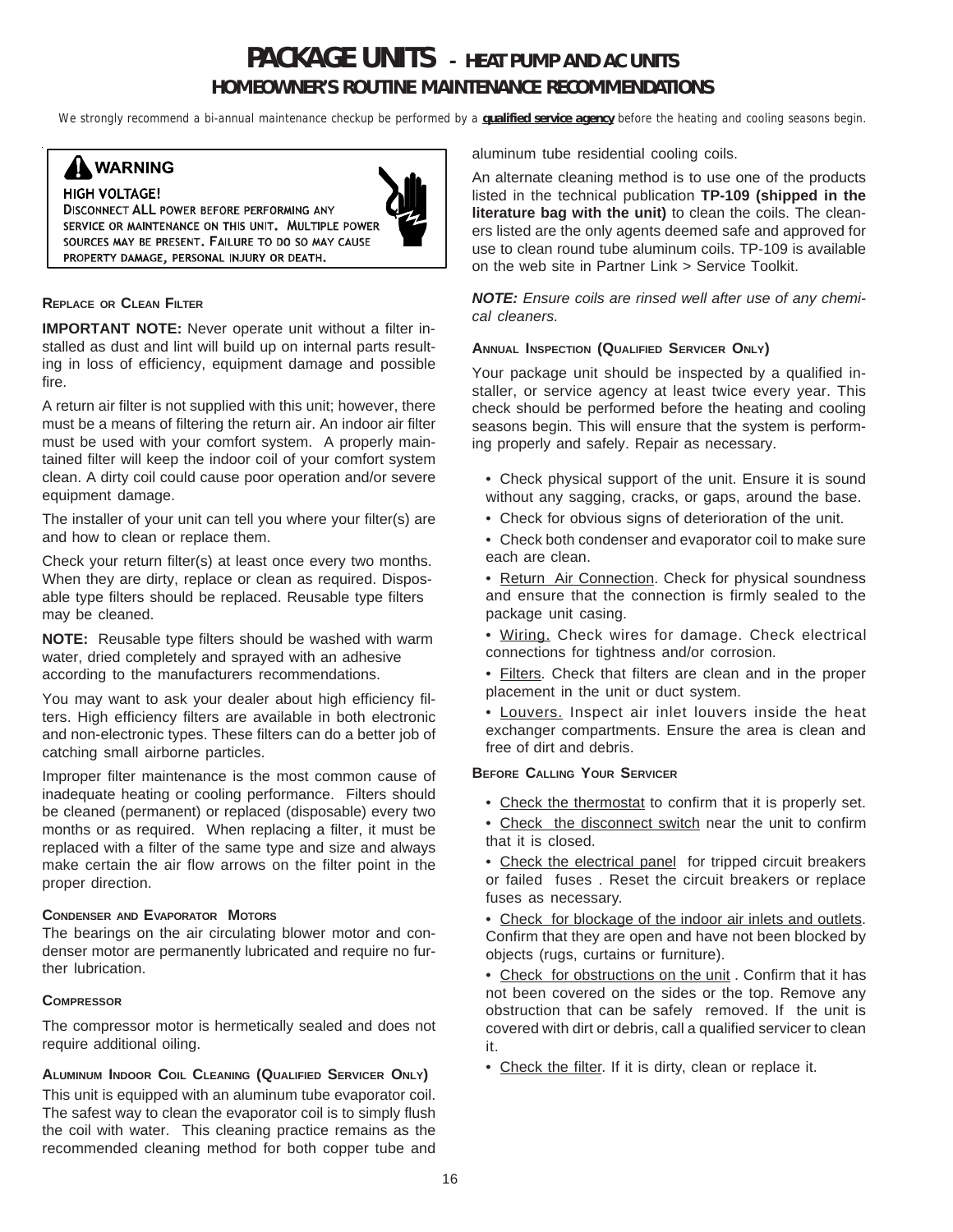# **Start-up Checklist**



*\*Store in job file*



| Date:          | Location:  |  |
|----------------|------------|--|
| Model Number:  |            |  |
| Serial Number: |            |  |
| Technician:    | Unit $#$ : |  |

# **Pre Start-Up**

*(Check each item as completed)*

- Verify all packaging material has been removed.
- Remove all shipping brackets per installation instructions.
- Verify the job site voltage agrees with the unit serial plate.
- Verify condensate connection is installed per installation instructions.
- Verify proper clearance around the unit for safety, service, maintenance and proper unit operation.
- Verify proper weatherproofing of all ductwork, roof curbs and electrical connections.
- Check that the flue screen is in place.
- Check gas piping for leaks.
- Verify gas pressure to the unit is within the range specified on the serial plate.
- Check to ensure that all fans, pulleys and wheels are secure.
- Check for proper belt tension and alignment per installation instructions.
- Check refrigerant piping for rubbing and leaks. *Repair if necessary.*
- Check unit wiring to ensure it is not in contact with refrigerant piping or sharp metal edges.
- Check all electrical connections and terminals. *Tighten as needed.*
- Verify that the crankcase heaters have been energized for 24 hours.
- Verify the scroll compressor(s) are rotating in the right direction.
- Verify all accessories are installed and operating correctly.
- Check filters and replace if necessary.
- Verify the installation of the thermostat.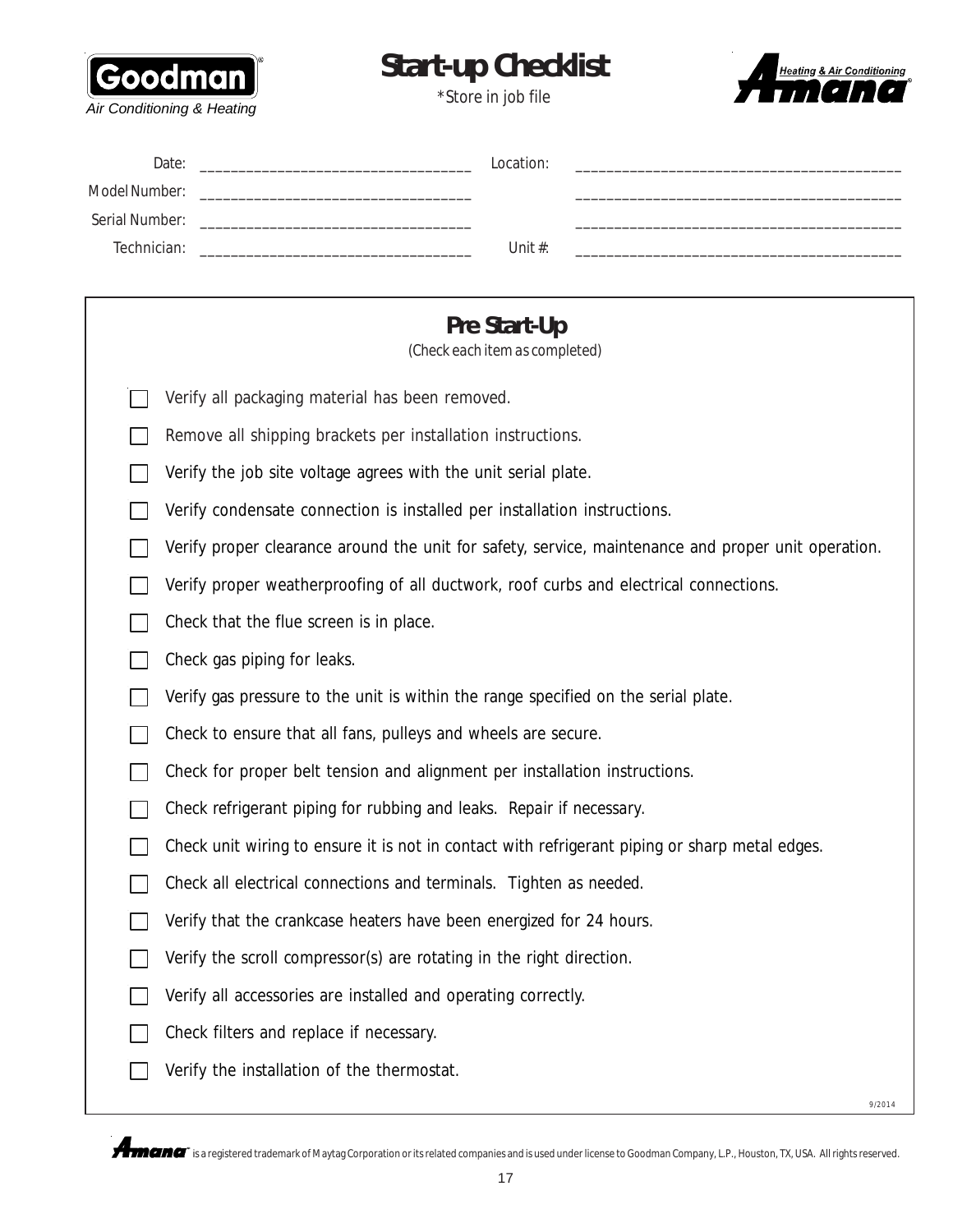

# **Start-up Checklist**



# **Start-Up**

*(Insert the values as each item is completed.)*

| <b>ELECTRICAL</b>                      |           |                     |            |                      |
|----------------------------------------|-----------|---------------------|------------|----------------------|
| Supply Voltage                         | $L1 - L2$ | $L2 - L3$           |            | $L3 - L1$            |
| <b>Circuit 1 Compressor Amps</b>       | L1        | L2                  |            | L <sub>3</sub>       |
| <b>Circuit 2 Compressor Amps</b>       | L1        | L2                  |            | L <sub>3</sub>       |
| <b>Blower Amps</b>                     | L1        | L2                  |            | L <sub>3</sub>       |
| Condenser Fan Amps                     | Fan 1     | Fan 2               |            | Fan 3                |
| <b>BLOWER EXTERNAL STATIC PRESSURE</b> |           |                     |            |                      |
| <b>Return Air Static Pressure</b>      |           |                     | IN. W.C.   |                      |
| <b>Supply Air Static Pressure</b>      |           |                     | IN. W.C.   |                      |
| <b>Total External Static Pressure</b>  |           |                     | IN. W.C.   |                      |
| <b>Blower Wheel RPM</b>                |           |                     | <b>RPM</b> |                      |
| <b>TEMPERATURES</b>                    |           |                     |            |                      |
| Outdoor Air Temperature                |           | DB                  |            | <b>WB</b>            |
| Return Air Temperature                 |           | DB                  |            | <b>WB</b>            |
| Cooling Supply Air Temperature         |           | DB                  |            | <b>WB</b>            |
| <b>Heating Supply Air Temperature</b>  |           | DB                  |            |                      |
| <b>PRESSURES</b>                       |           |                     |            |                      |
| <b>Gas Inlet Pressure</b>              |           | IN. W.C.            |            |                      |
| <b>Gas Manifold Pressure</b>           |           | IN. W.C. (Low Fire) |            | IN. W.C. (High Fire) |
| <b>Suction Circuit 1</b>               |           | <b>PSIG</b>         |            | $\circ$ F            |
| Superheat (Orifice System)             |           |                     |            | $\circ$ F            |
| <b>Suction Circuit 2</b>               |           | <b>PSIG</b>         |            | $\mathsf{P}$         |
| Superheat (Orifice System)             |           |                     |            | $^\circ \mathsf{F}$  |
| Discharge Circuit 1                    |           | <b>PSIG</b>         |            | $\circ$ F            |
| Subcooling (TXV System)                |           |                     |            | $\circ$ F            |
| Discharge Circuit 2                    |           | <b>PSIG</b>         |            | $^\circ \mathsf{F}$  |
| Subcooling (TXV System)                |           |                     |            | $\circ$ F            |
| (HEAT PUMP ONLY)                       |           |                     |            |                      |
| <b>Suction Circuit 1</b>               |           | <b>PSIG</b>         |            | $\circ$ F            |
| <b>Suction Circuit 2</b>               |           | <b>PSIG</b>         |            | $\circ$ F            |
| Discharge Circuit 1                    |           | <b>PSIG</b>         |            | $\circ$ F            |
| Discharge Circuit 2                    |           | <b>PSIG</b>         |            | $\circ$ F            |
|                                        |           | 18                  |            |                      |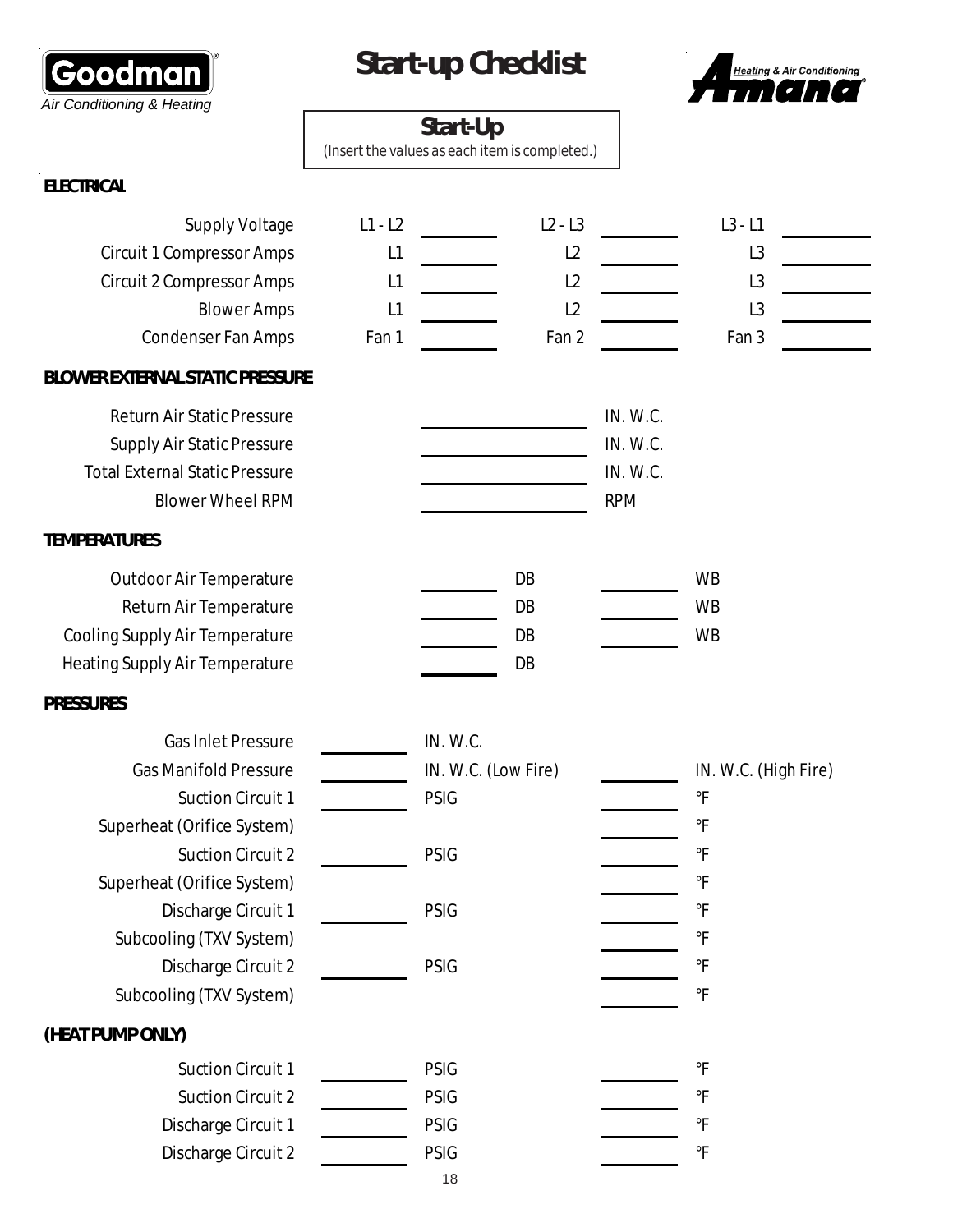# **THIS PAGE LEFT INTENTIONALLY BLANK**